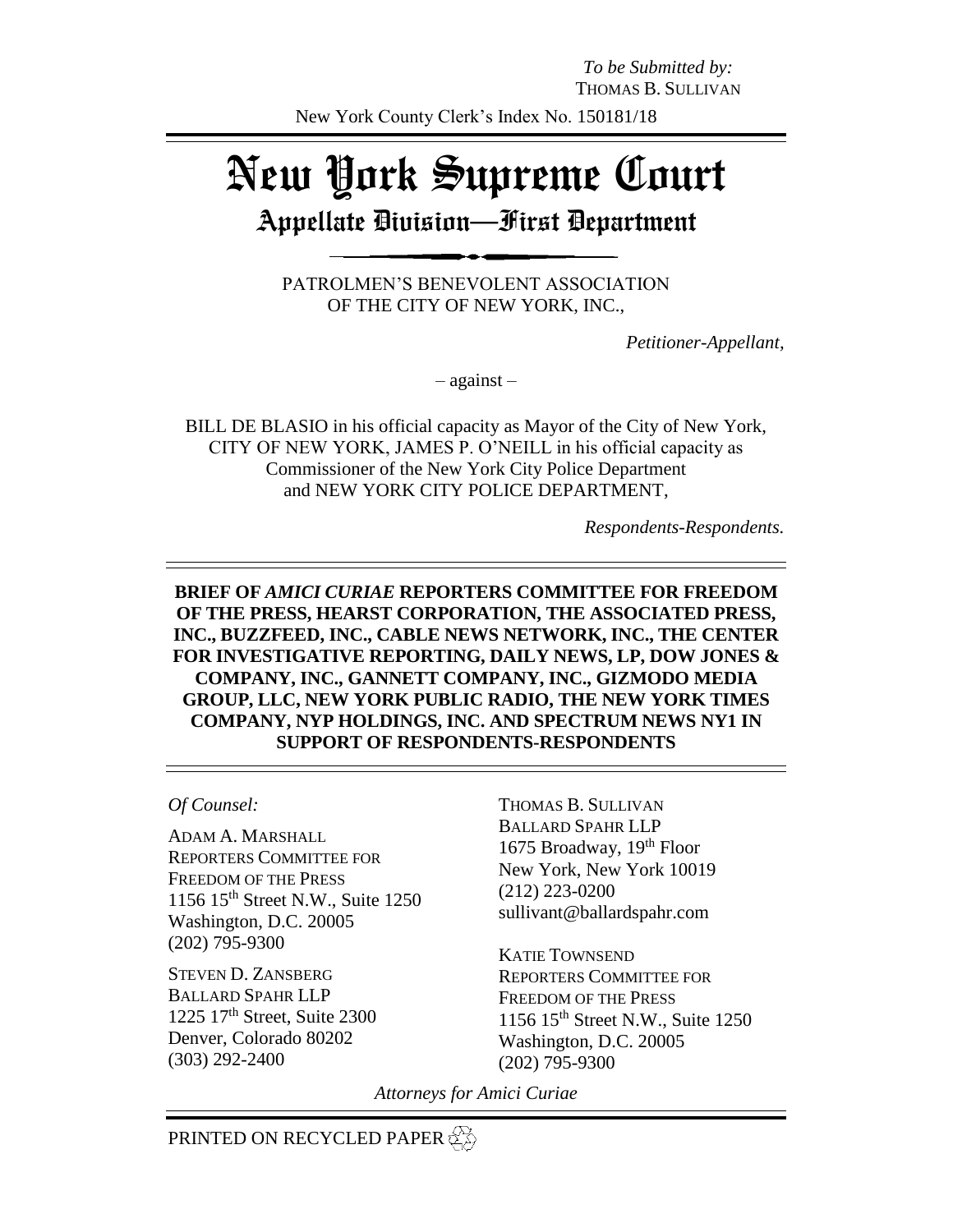# **TABLE OF CONTENTS**

| I.  |                                                                                         | BODY-WORN CAMERA FOOTAGE IS NOT EXEMPT FROM                                                        |     |
|-----|-----------------------------------------------------------------------------------------|----------------------------------------------------------------------------------------------------|-----|
|     | A.                                                                                      | FOIL Reflects the State's Strong Public Policy Favoring                                            |     |
|     | <b>B.</b>                                                                               | Police Officers' Body-Worn Camera Footage Is Not a                                                 |     |
|     | $C$ .                                                                                   | Section 50-a Only Applies to a Specific Subset of<br>"Personnel Records" – Those Likely to Be Used |     |
| II. | THE CITY HAS THE DISCRETION TO DISCLOSE BWC<br>FOOTAGE EVEN IF SECTION 50-A POTENTIALLY |                                                                                                    |     |
|     | A.                                                                                      | FOIL Does Not Prohibit the Release of Information an                                               | 22  |
|     | <b>B.</b>                                                                               | The City May Choose to Release Information Potentially                                             | .25 |
|     |                                                                                         |                                                                                                    |     |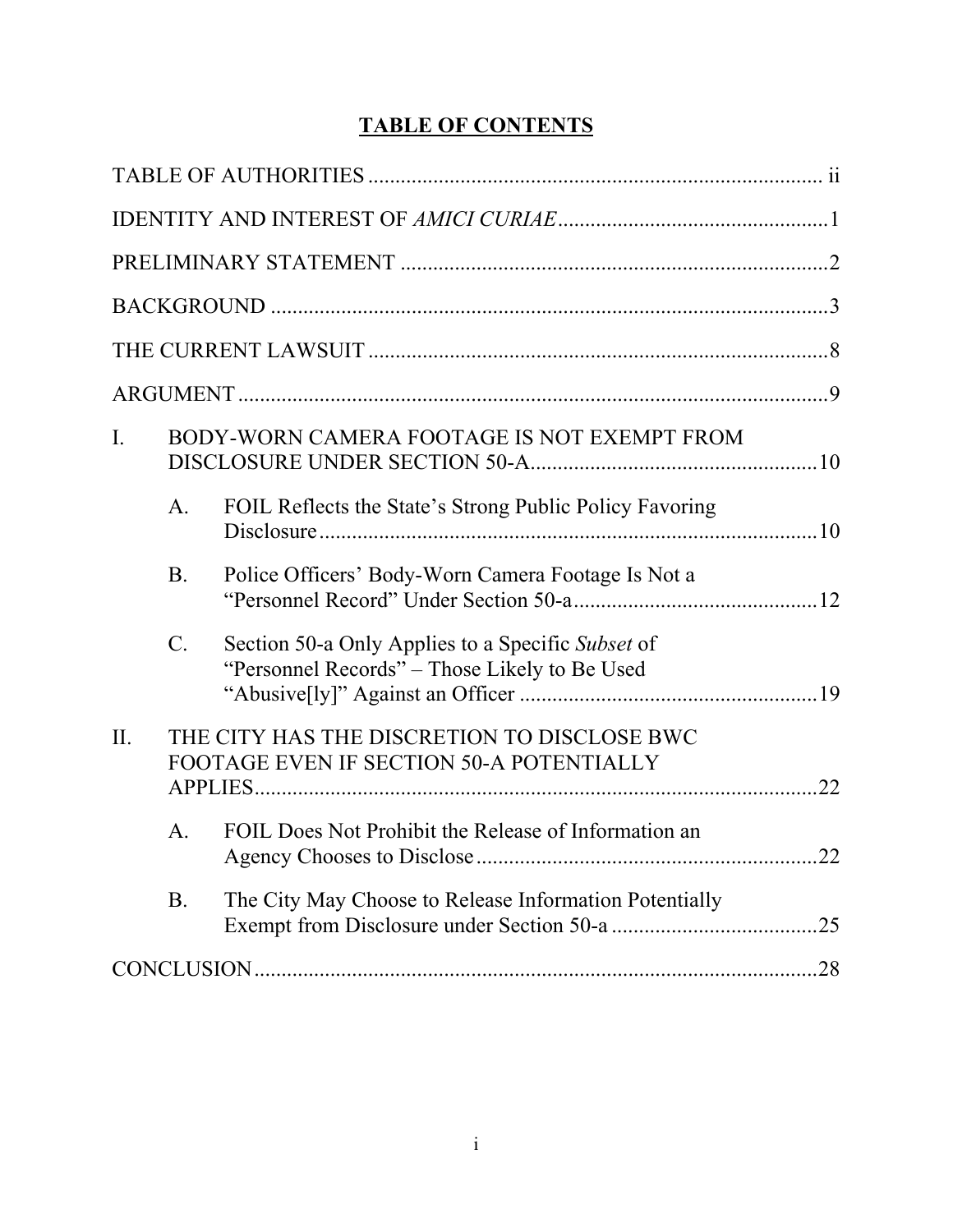# **TABLE OF AUTHORITIES**

| Cases                                                      | Page(s) |
|------------------------------------------------------------|---------|
| 35 N.Y.C. Police Officers v. City of N.Y.,                 |         |
| Balduzzi v. City of Syracuse,                              |         |
| Beyah v. Goord,                                            |         |
| Capital Newspapers Div. of Hearst Corp. v. Burns,          |         |
| Capital Newspapers Div. of Hearst Corp. v. City of Albany, |         |
| Capital Newspapers Div. of Hearst Corp. v. City of Albany, |         |
| Carpenter v. City of Plattsburgh,                          |         |
| Chrysler Corp. v. Brown,                                   |         |
| Daily Gazette Co. v. City of Schenectady,                  |         |
| Data Tree, LLC v. Romaine,                                 |         |
| Dilworth v. Westchester Cty. Dep't of Corr.,               |         |
| Doe v. City of Schenectady,                                |         |
| Erie R.R. Co. v. Int'l Ry. Co.,                            |         |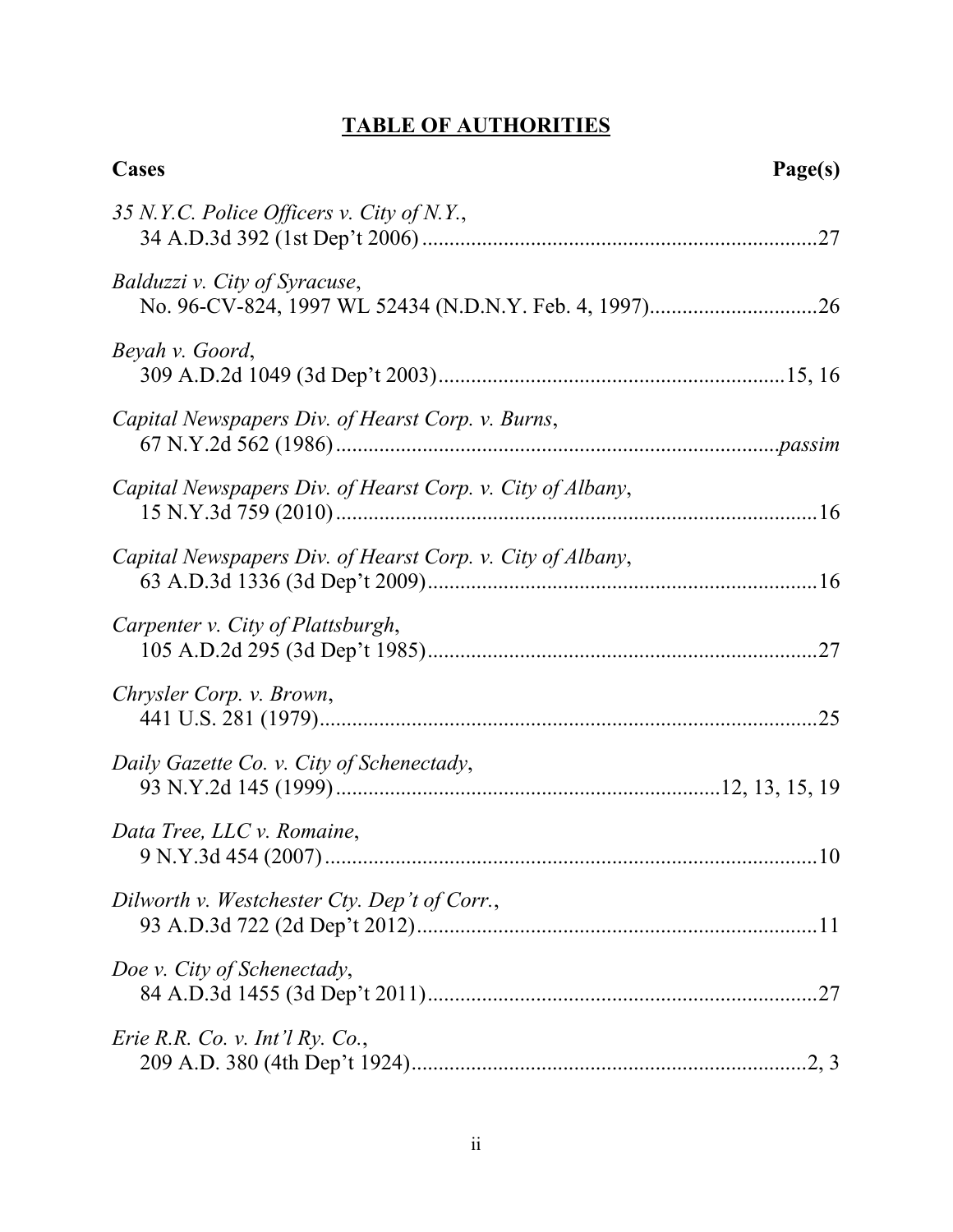| Fink v. Lefkowitz,                                                                                       |
|----------------------------------------------------------------------------------------------------------|
| Floyd v. City of N.Y.,                                                                                   |
| Friedman v. Rice,                                                                                        |
| Gallogly v. City of N.Y.,                                                                                |
| Gannett Co. v. James,                                                                                    |
| Gould v. N.Y.C. Police Dep't,                                                                            |
| Green v. Annucci,                                                                                        |
| Hanig v. State of N.Y. Dep't of Motor Vehicles,                                                          |
| Hearst Corp. v. N.Y.S. Police,                                                                           |
| Horne v. Buffalo Police Benevolent Ass'n,<br>No. 07-CV-781C, 2008 WL 11363387 (W.D.N.Y. Dec. 10, 2008)27 |
| Johnson v. Gillespie,                                                                                    |
| Kwasnik v. City of N.Y.,                                                                                 |
| Laveck v. Vill. Bd. of Trustees,                                                                         |
| Luongo v. Records Access Officer,<br>.25                                                                 |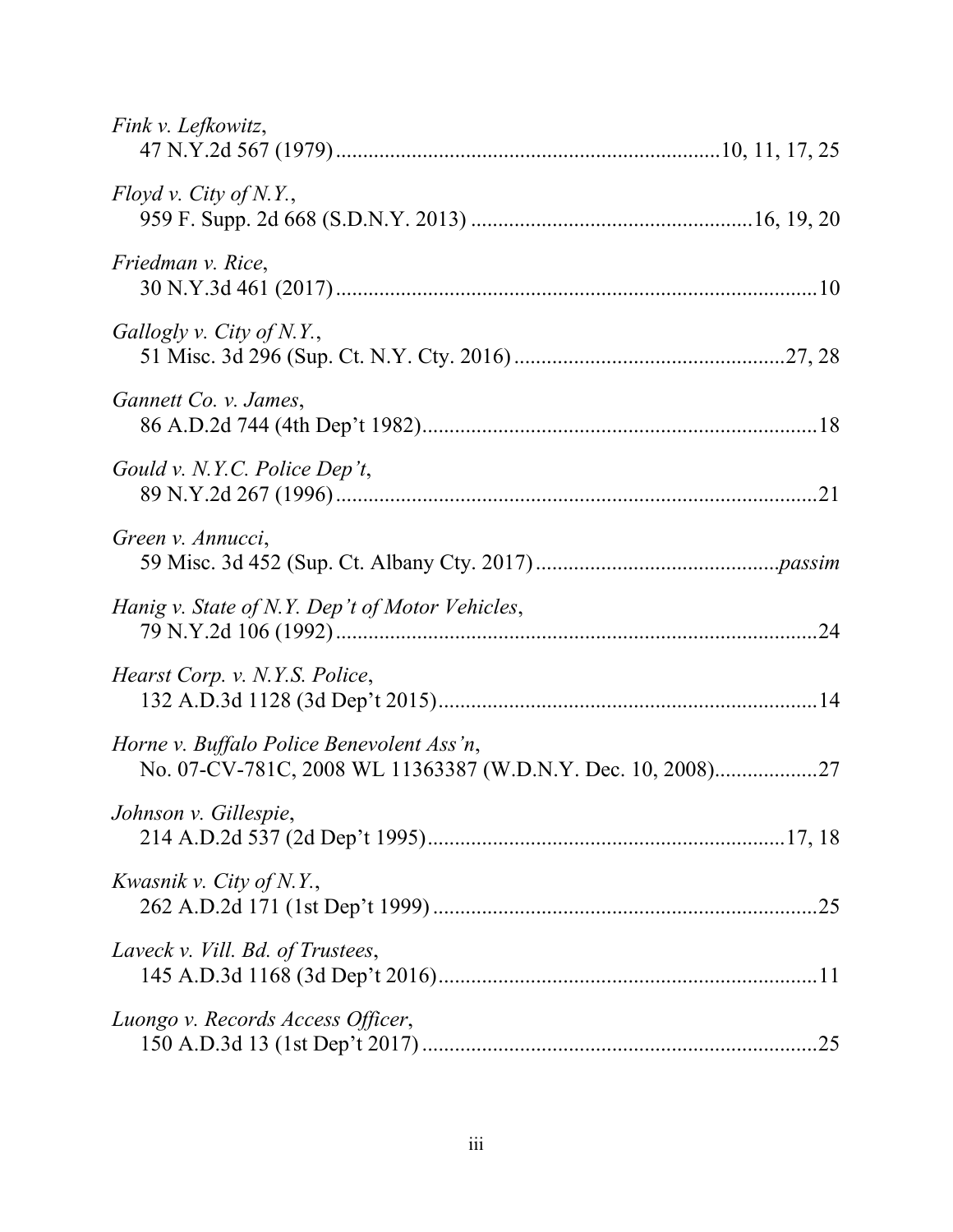| M. Farbman & Sons, Inc. v. NYC Health & Hosps. Corp.,                                         |  |
|-----------------------------------------------------------------------------------------------|--|
| Maggi v. Mahoney,<br>No. 2000-28343, 2001 WL 36384915 (Sup. Ct. Suffolk Cty. May              |  |
| McBride v. City of Rochester,<br>No. 1988-02, 2004 WL 5489809 (Sup. Ct. Monroe Cty. Sept. 22, |  |
| Molloy v. N.Y.C. Police Dep't,                                                                |  |
| Nebraska Press Ass'n v. Stuart,                                                               |  |
| Newsday, Inc. v. Empire State Dev. Corp.,                                                     |  |
| Newsday, Inc. v. N.Y.C. Police Dep't,                                                         |  |
| Nieves v. Martinez,                                                                           |  |
| Poughkeepsie Police Benevolent Ass'n v. City of Poughkeepsie,                                 |  |
| Prisoners' Legal Servs. v. N.Y.S. Dep't of Corr. Servs.,                                      |  |
| Reale v. Kiepper,                                                                             |  |
| Simpson v. N.Y.C Transit Auth.,                                                               |  |
| Smith v. Town of Stony Point,<br>No. 13 CV 5000 (VB), 2014 WL 2217900 (S.D.N.Y. May 22,       |  |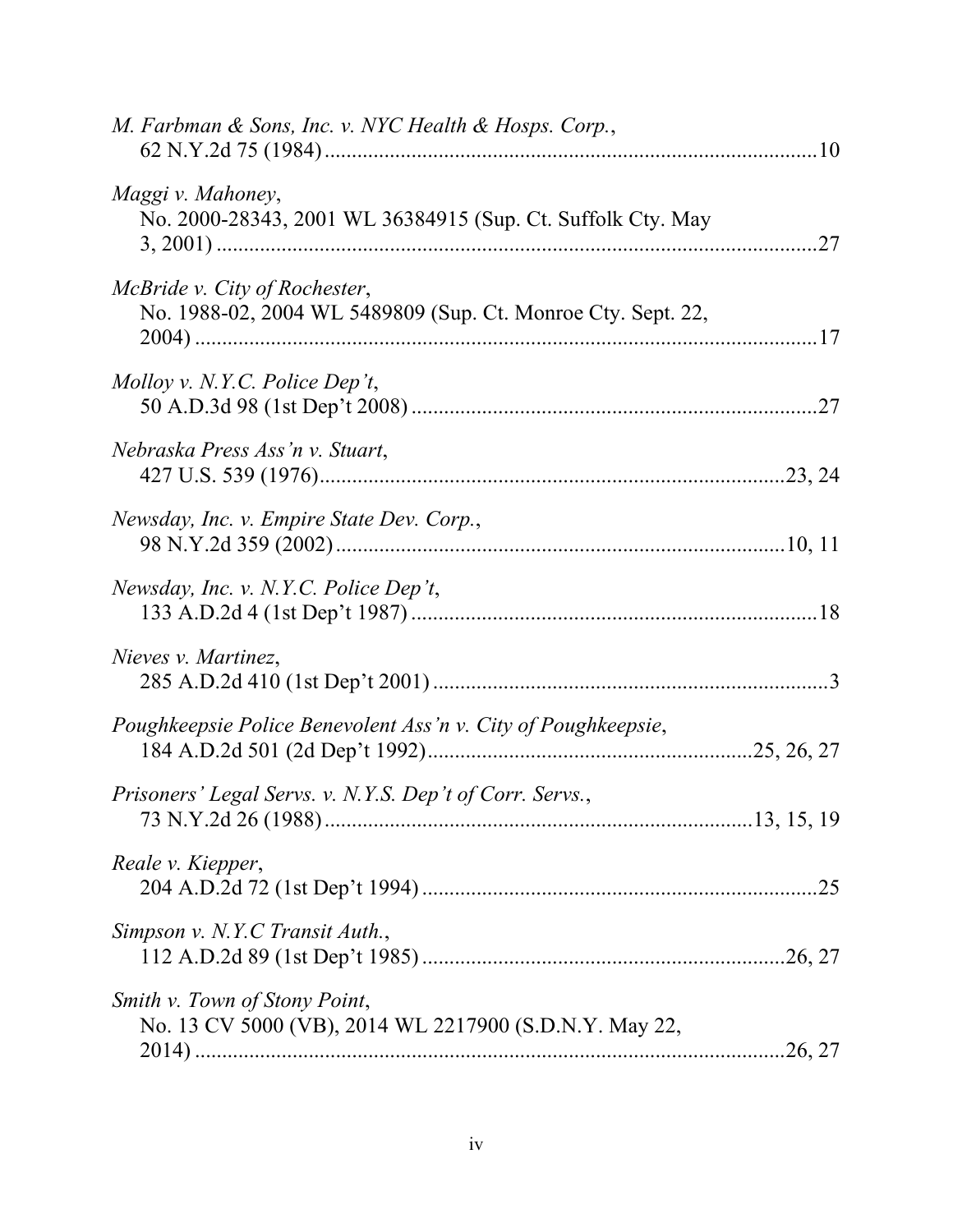| Town of Massena v. Niagara Mohawk Power Corp.,         |  |
|--------------------------------------------------------|--|
| United States v. Cianfrani,                            |  |
| Worcester Telegram & Gazette Corp. v. Chief of Police, |  |
| <b>Statutes</b>                                        |  |
|                                                        |  |
| N.Y. Freedom of Information Law, Pub. Off. Law         |  |
|                                                        |  |
|                                                        |  |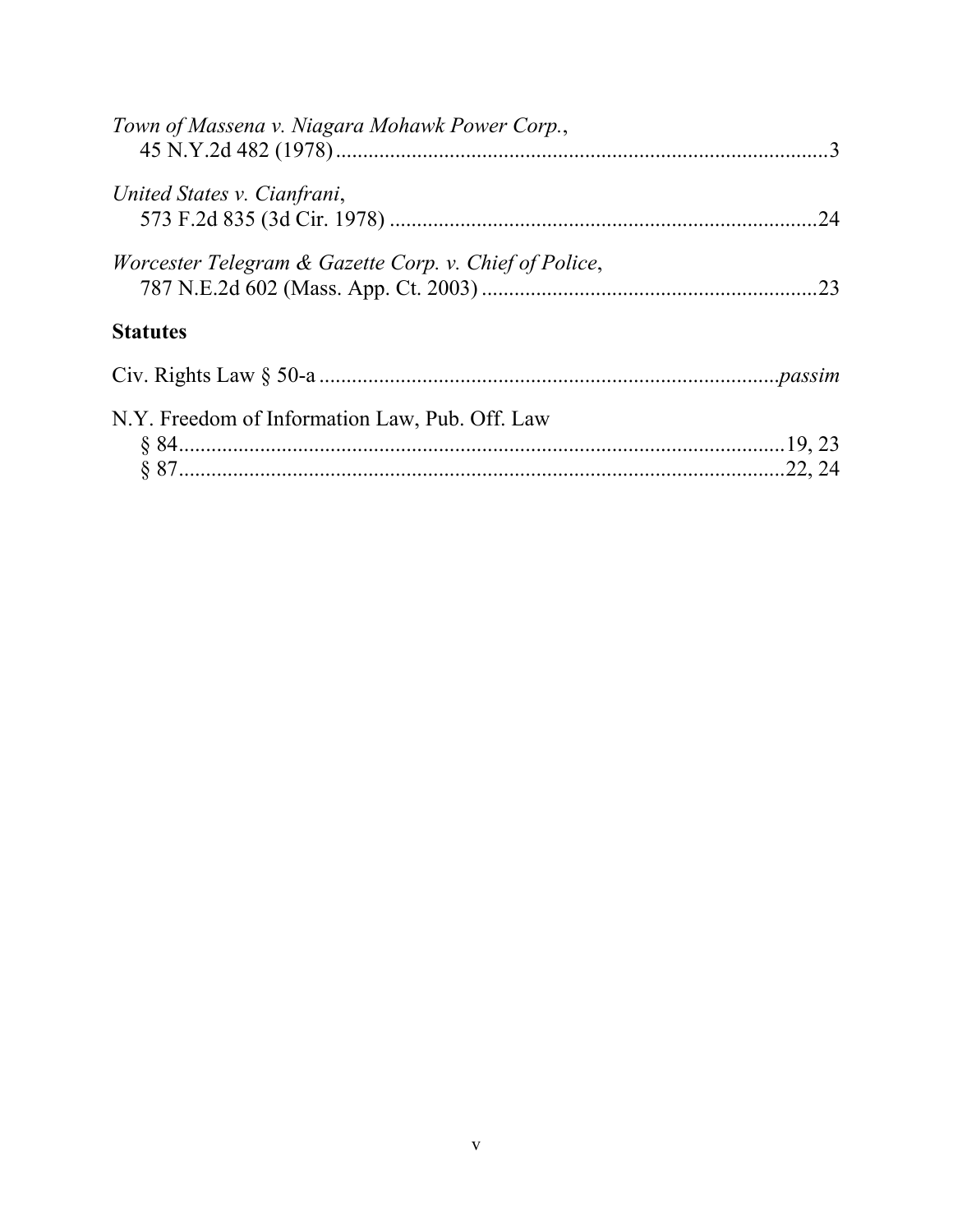#### **IDENTITY AND INTEREST OF** *AMICI CURIAE*

*Amici Curiae* are members and representatives of the press who require access to records of law enforcement, including BWC footage, to fully and accurately report on public safety and criminal justice issues that are of central concern to the citizens of this State. *Amici* have obtained access to BWC footage for newsgathering purposes in the past, and intend to seek such access in the future, including pursuant to the Freedom of Information Law ("FOIL"). Further, they have reported extensively on the three police-involved shootings specifically addressed in the PBA's Petition, which are unquestionably matters of legitimate public interest and concern. *Amici* respectfully submit this *amici curiae* brief in support of Respondents-Respondents.

The identity of the *amici* are as follows: The Reporters Committee for Freedom of the Press, Hearst Corporation, The Associated Press, Inc., BuzzFeed, Inc., Cable News Network, Inc., The Center for Investigative Reporting, Daily News, LP, Dow Jones & Company, Inc., Gannett Co., Inc., Gizmodo Media Group, LLC, New York Public Radio, The New York Times Company, NYP Holdings, Inc., and Spectrum News NY1. Descriptions of the *amici* are contained in the Affirmation of Thomas B. Sullivan which accompanied the motion for leave to file this brief.

1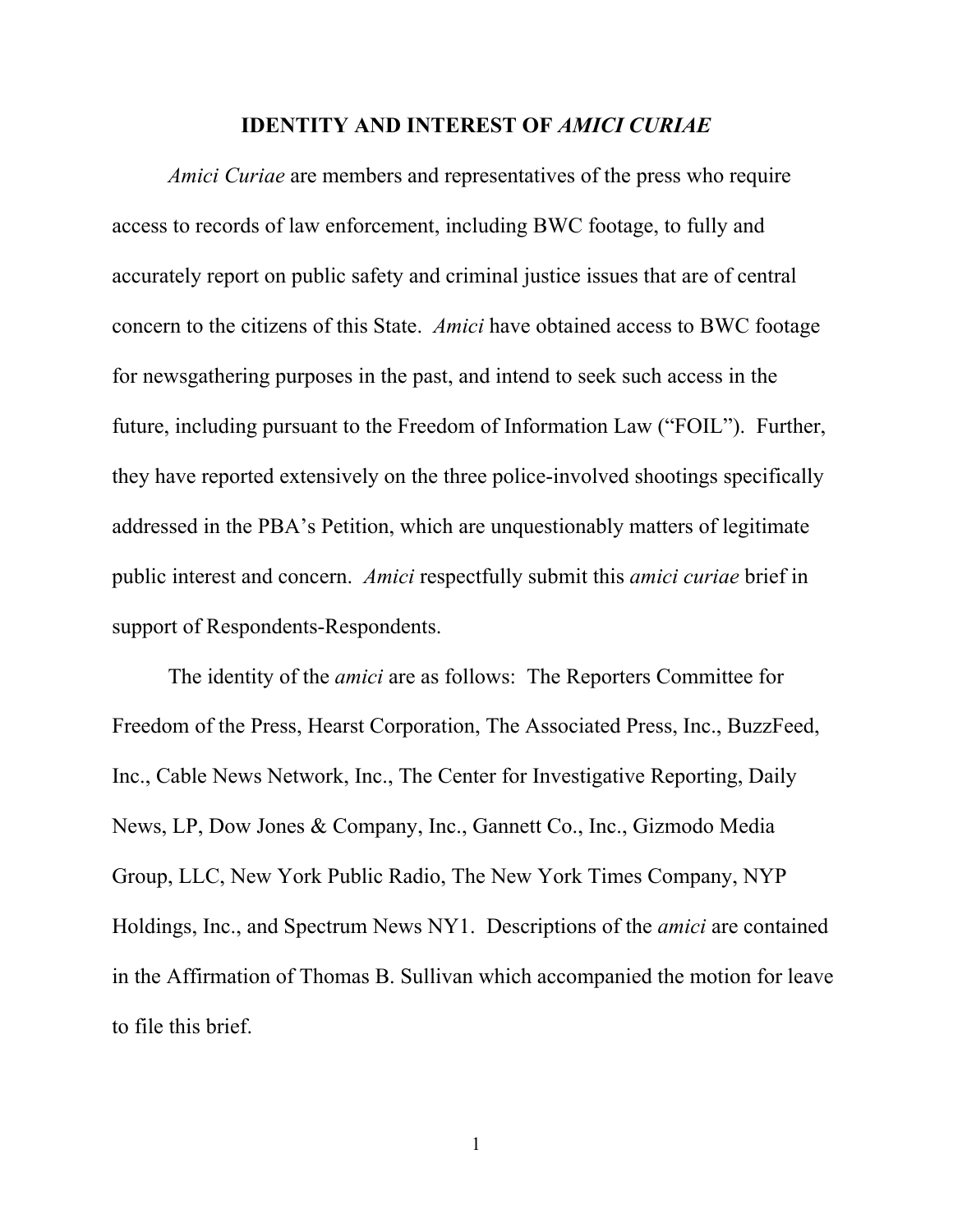#### **PRELIMINARY STATEMENT**

Amidst a nationwide discussion about the relationship between race and the use of force by police officers, videos depicting police shootings and other use-offorce incidents have served an important, informative role for the public, and prompted many communities and law enforcement entities to adopt body-worn camera ("BWC") programs. While the use of BWC technology can increase law enforcement transparency and accountability, it can only do so when paired with a strong recognition of the public's right of access to the resulting footage. The decision of Respondents-Respondents Bill de Blasio, the City of New York, James P. O'Neill and the New York City Police Department (collectively, the "City" or "Respondents") to release some BWC footage from three incidents where individuals were shot by police officers, and the City's stated intention to release additional BWC footage from similar incidents in the future, recognizes that increased transparency and public accountability are the purpose of the City's BWC program.

In dismissing the Article 78 Petition, the IAS court held that there was no private right of action by which Petitioner-Appellant Patrolmen's Benevolent Association ("Appellant" or "PBA") could challenge the City's determination to publicly release BWC footage of three police-involved shootings. While the IAS court's ruling was clearly correct, "[a]n affirmance may be based on a different

2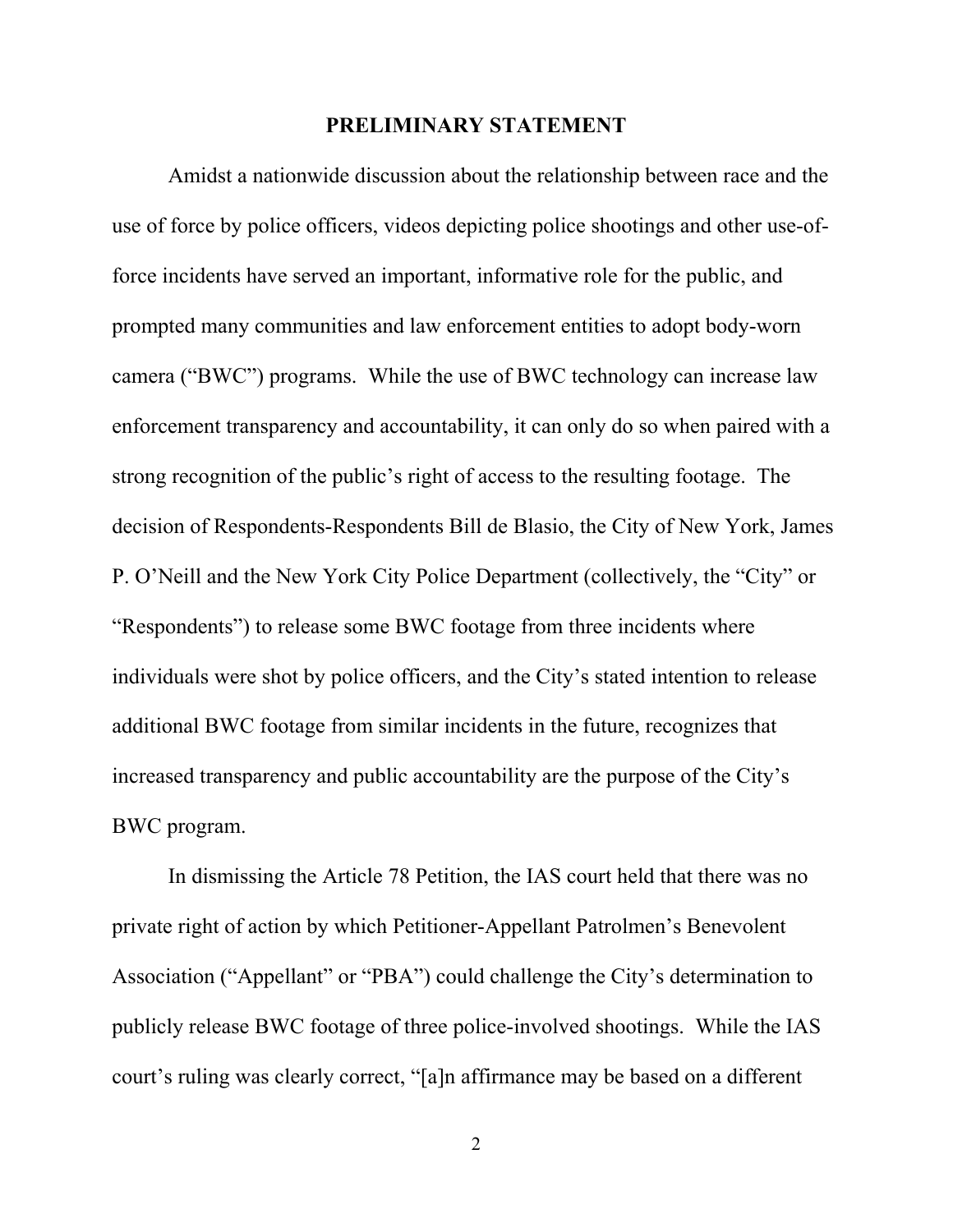theory, or on different grounds, or on any sufficient ground found in the evidence." *Erie R.R. Co. v. Int'l Ry. Co.*, 209 A.D. 380, 384 (4th Dep't 1924), *aff'd*, 239 N.Y. 598 (1924); *see Town of Massena v. Niagara Mohawk Power Corp.*, 45 N.Y.2d 482, 488 (1978) (defendant was "entitled to raise . . . two points in the Appellate Division as alternative grounds for sustaining the [trial court] judgment"); *Nieves v. Martinez*, 285 A.D.2d 410, 410 (1st Dep't 2001) (respondent could "advance an alternate ground for affirmance"). This brief presents two additional reasons why dismissal was proper: (1) the BWC footage in question is not a police "personnel record" subject to Civ. Rights Law § 50-a ("Section 50-a") and (2) the PBA has no legal right to require Respondents to keep secret BWC footage that they have decided should be disclosed. For the reasons set forth herein, *amici* urge this Court to affirm the judgment below.

#### **BACKGROUND**

Over the past several years, videos of use-of-force incidents—including use of lethal force by police officers in New York City—have received substantial news media coverage and prompted a nationwide discussion about the relationship between police and the communities they are sworn to serve. *See*, *e.g.*, Sarah Almukhtar, et al., *Black Lives Upended by Policing: The Raw Videos Sparking Outrage*, N.Y. Times (updated Apr. 19, 2018) (collecting videos of police use of force against, among others, Eric Garner, Laquan McDonald, and Philando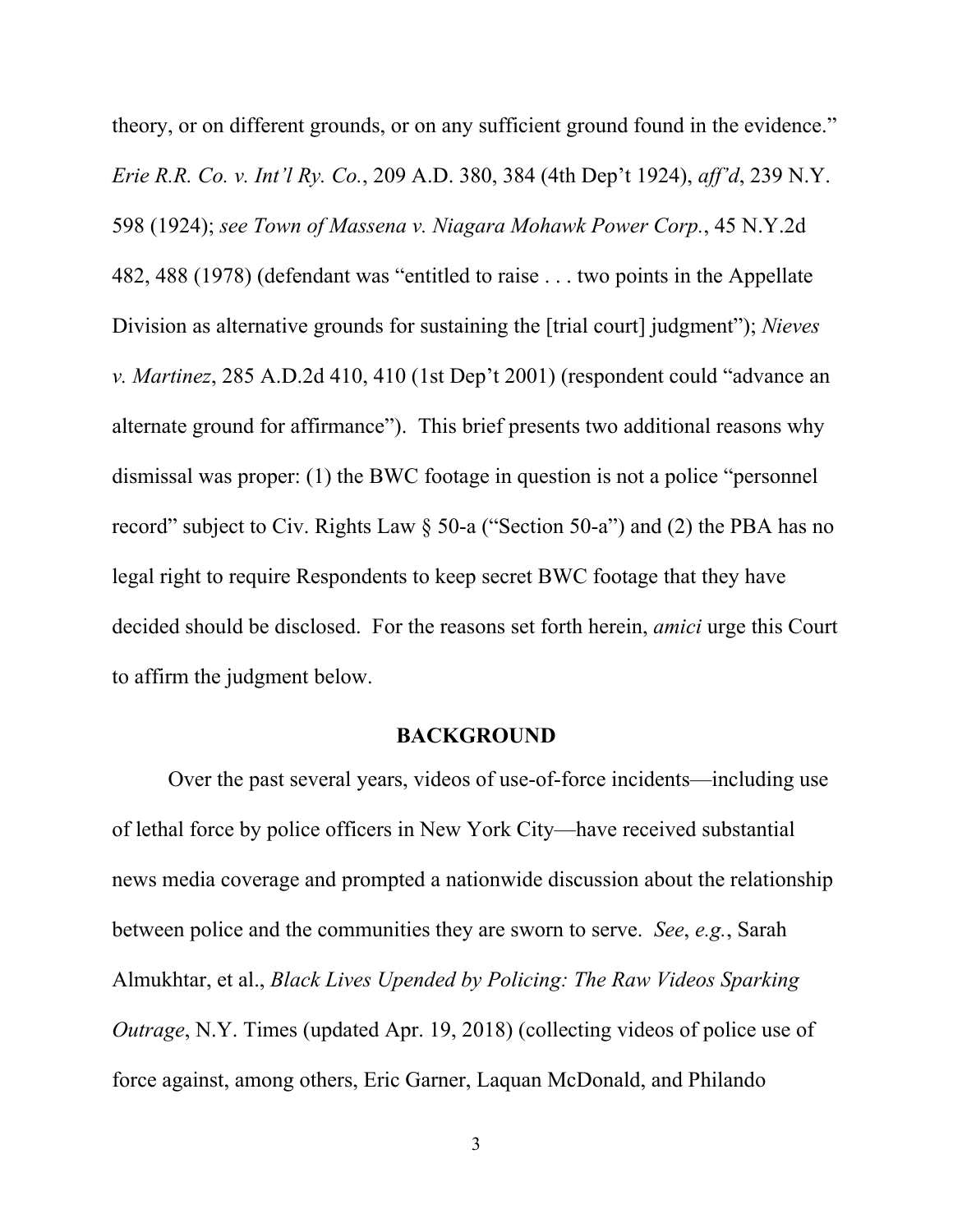Castile), http://nyti.ms/1IMtFWL. Those discussions, in turn, have prompted the adoption of BWC programs by law enforcement agencies in New York and across the country—programs that are billed as mechanisms to increase transparency and accountability to the public. *See* Yale Law School Media Freedom & Information Access Clinic, Police Body Cam Footage: Just Another Public Record 3 (Dec. 2015) ("Yale Body Cam Report), https://perma.cc/LNW5-BWRL. Indeed, while touting the NYPD's BWC program earlier this year, Mayor de Blasio stated that police body-worn cameras "ensure community members feel the power of transparency. They build trust through transparency." *Transcript: Mayor de Blasio, Commissioner O'Neill Announce all Officers on Patrol to Wear Body Cameras by End of 2018*, Office of the Mayor (Jan. 31, 2018),

https://perma.cc/RYG4-LTBB.

Transparency, and the resulting contribution to building the public's trust, are possible only if BWC footage is made available to the public. As the former Executive Director of the Police Executive Research Fund has stated:

A police department that deploys body-worn cameras is making a statement that it believes the actions of its officers are a matter of public record. . . . [W]ith certain limited exceptions . . . body-worn camera video footage should be made available to the public upon request—not only because the videos are public records but also because doing so enables police departments to demonstrate transparency and openness in their interactions with members of the community.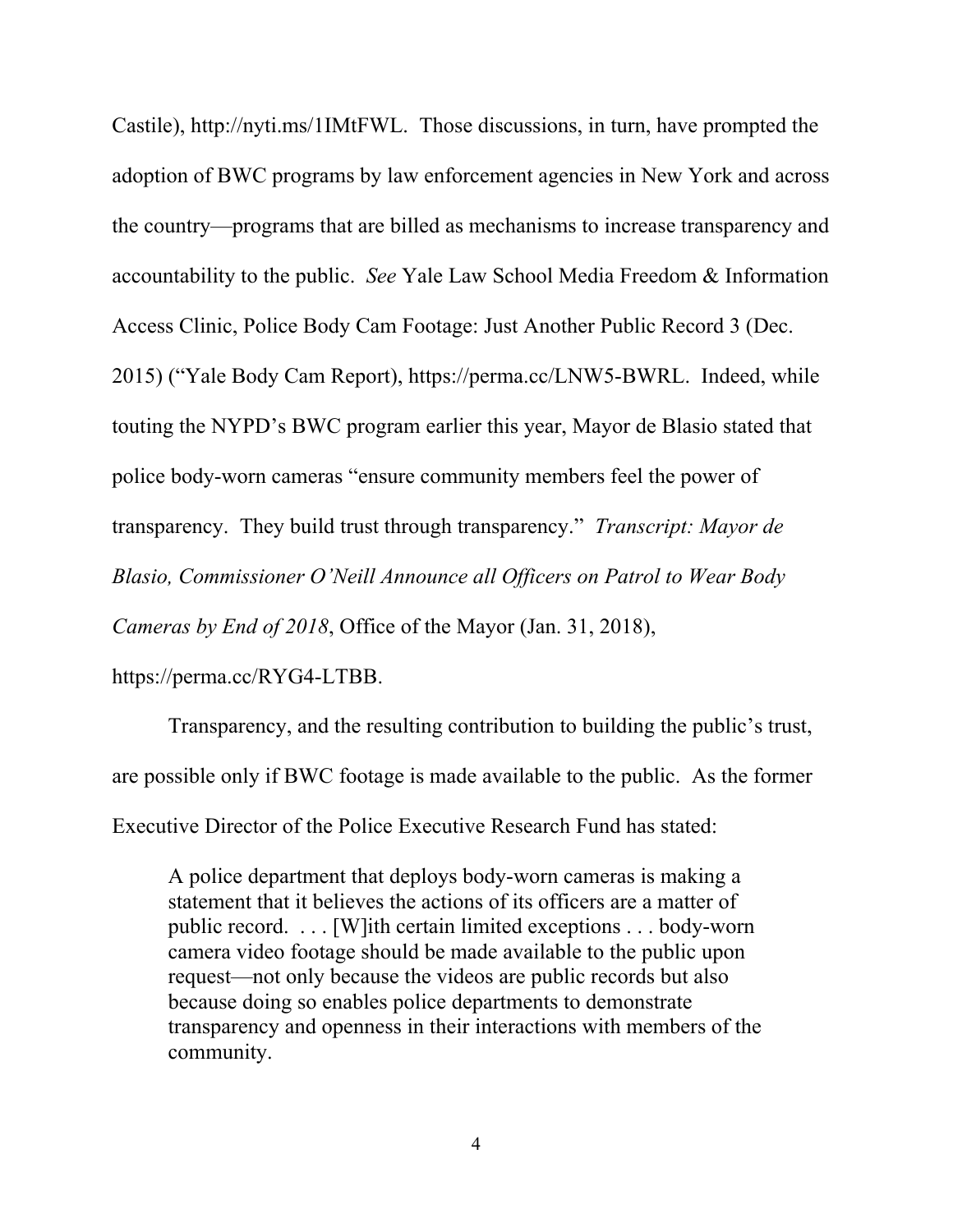Ltr. from the PERF Executive Director in Implementing a Body-Worn Camera Program: Recommendations and Lessons Learned, United States Dep't of Justice (2014), http://1.usa.gov/1s7UIxl. Access to BWC videos by members of the news media is critical to ensuring that the public knows and understands actions taken by law enforcement officers, particularly in the context of use-of-force incidents. For example, following the 2016 fatal shooting of Gerald Hall by D.C. Metro Police in Washington, D.C., there were conflicting reports about whether Mr. Hall had a weapon at the time of the shooting. *See* Tom Roussey, *Family Says Man Killed in Police-Involved Christmas Day Shooting in D.C. was 'not armed'*, ABC7: WJLA (Dec. 27, 2016), http://bit.ly/2oEvQmc. The public release of BWC video of the incident enabled the news media to walk the public through it moment by moment, pausing at crucial points to show that Mr. Hall did, in fact, have a knife. *See* Garrett Haake, *Body Camera Video Shows D.C. Man Armed with Knife When Shot by Police*, WUSA9 (updated Jan. 5, 2017), http://on.wusa9.com/2BN5lW7. In some instances, public release of bodycam video has contradicted officers' accounts of use-of-force incidents. In Denver, for example, a local TV station obtained—through a public records request—BWC video that showed an officer placing his knee on a suspect's neck during an arrest. *See* Brian Maass, *New DPD Body Cam Video Shows Excessive Force*, CBS4 Denver (Mar. 12, 2015), http://cbsloc.al/2CecSy1. While the officer had stated he "initially held [the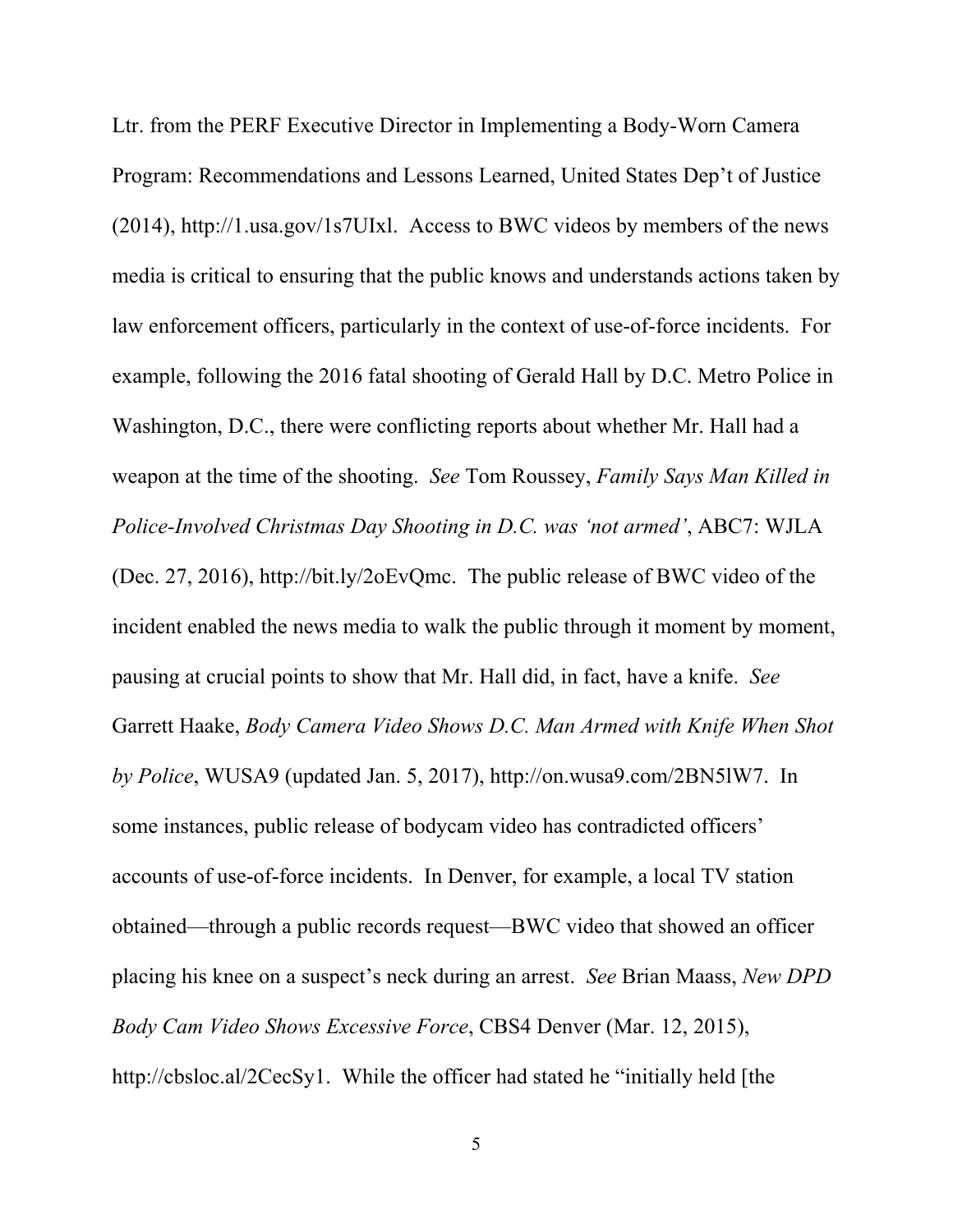suspect] down by placing [his] knee on the back of [the suspect's] upper shoulders . . . ," the BWC video "seem[ed] to show that for several minutes, [the officer] actually had his knee on the man's neck. At one point on the video the suspect shouts 'I'm trying to breathe . . . trying to live . . . trying to breathe.'" *Id.*

Moreover, the routine (or standardized) release of BWC footage by law enforcement entities allows the public and the press to evaluate the official conduct not only of individual officers on specific occasions, but of department-wide practices. *See, e.g.*, Vivian Ho, *Body Cam Study Finds Oakland Police Speak Less Respectfully to Black People*, Governing Mag. (June 6, 2017) ("An analysis of 981 traffic stops made by 245 Oakland officers in April 2014 found that officers were more apt to use terms of respect such as 'sir,' 'ma'am,' 'please' and 'thank you' when dealing with white motorists when compared to black ones . . . . After stopping black people, officers more often used terms deemed to be disrespectful, calling them by their first names, 'bro' or 'my man,' and instructing them to keep their hands on the wheel, the study found."), https://perma.cc/KY98-BGLT.

Here in New York, *amici* have used the BWC footage of the shootings of Miguel Antonio Richards, Paris Cummings, Cornell Lockhart, and Michael Hansford released by Respondents to report on those incidents, which are unquestionably matters of public interest and concern. *See, e.g.*, Colleen Long, *Video Is Released of 1st Fatal NYPD Shooting Since Bodycams*, Associated

6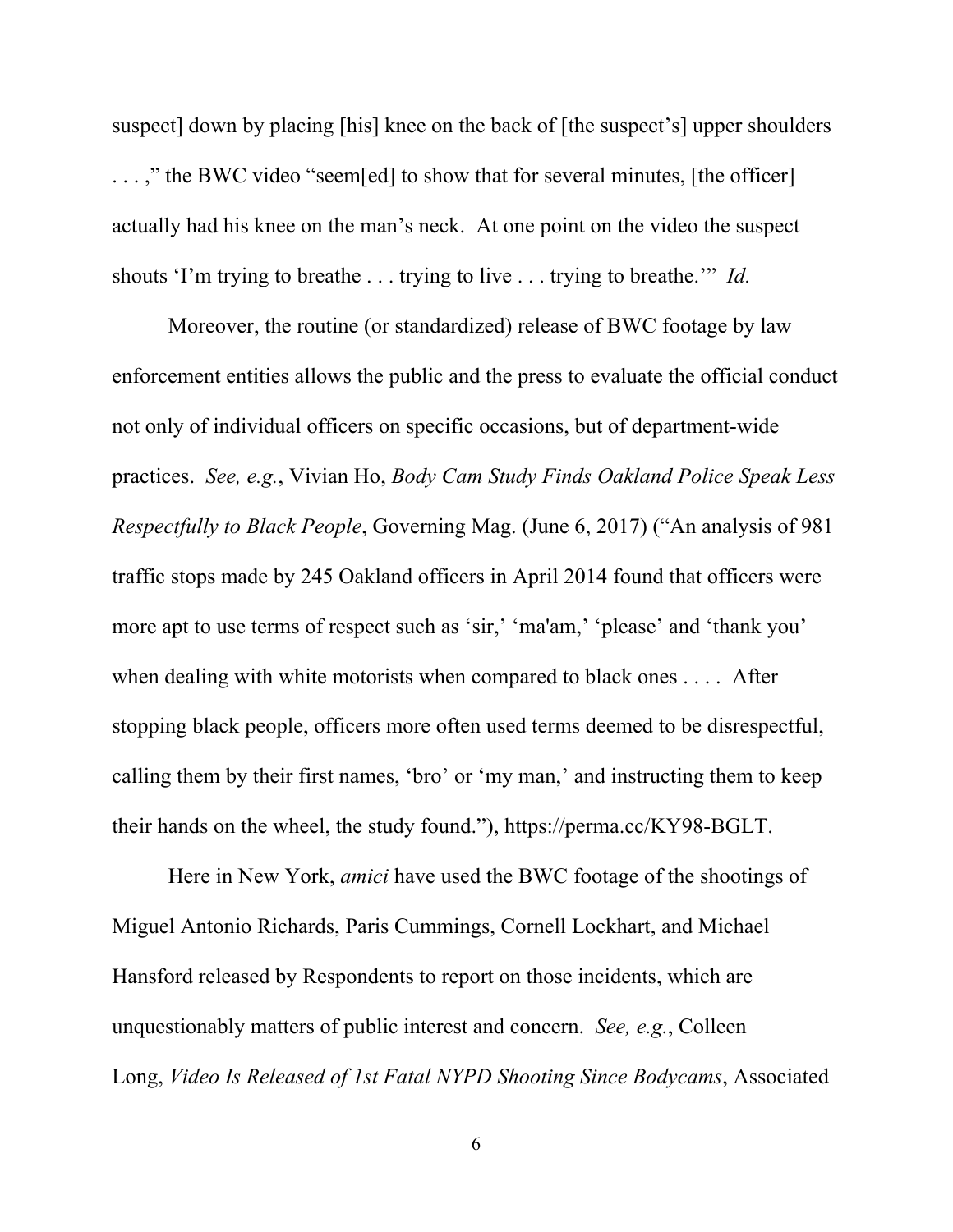Press (Sept. 14, 2017), https://perma.cc/ABC2-K2C8; Mary Ann Georgantopoulos, *New York Police Released Their First Bodycam Video Of An Officer Fatally Shooting Someone*, BuzzFeed News (Sept. 14, 2017), http://bzfd.it/2x3q7fy; Tina Moore & Max Jaeger, *NYPD Releases First Bodycam Footage of Fatal Police Shooting*, N.Y. Post (Sept. 14, 2017), http://nyp.st/2f9Qufw; Rocco Parascandola & Graham Rayman, *SEE It: Bodycam Footage Shows Bronx Cops Fatally Shooting Suspect at Center for Mentally Ill*, N.Y. Daily News (Nov. 29, 2017), http://nydn.us/2j3Lgka; Ashley Southall & Joseph Goldstein, *Police Release Body Camera Footage of Shooting Death in Bronx*, N.Y. Times (Sept. 14, 2017), https://nyti.ms/2eYIxWG; Rocco Parascandola, Kerry Burke, Laura Dimon, & Leonard Greene, *SEE IT: Bodycam video shows cops shoot knife-wielding man after responding to suicide call*, N.Y. Daily News (Nov. 28, 2017), http://nydn.us/2k7XZp6; Amanda Woods, *NYPD bodycam footage shows fatal shooting of knife-wielding man*, N.Y. Post (Feb. 22, 2018), http://nyp.st/2on83ZY.

Continued access to BWC video in New York for *amici* and members of the public pursuant to New York's Freedom of Information Law, Pub. Off. Law §§ 84- 90 ("FOIL"), is vital if the public is to have the information it needs to evaluate the actions of law enforcement officers in the context of both future use-of-force incidents and past incidents for which footage has not been released. Indeed, given the fact that the NYPD is the country's largest municipal police force, its actions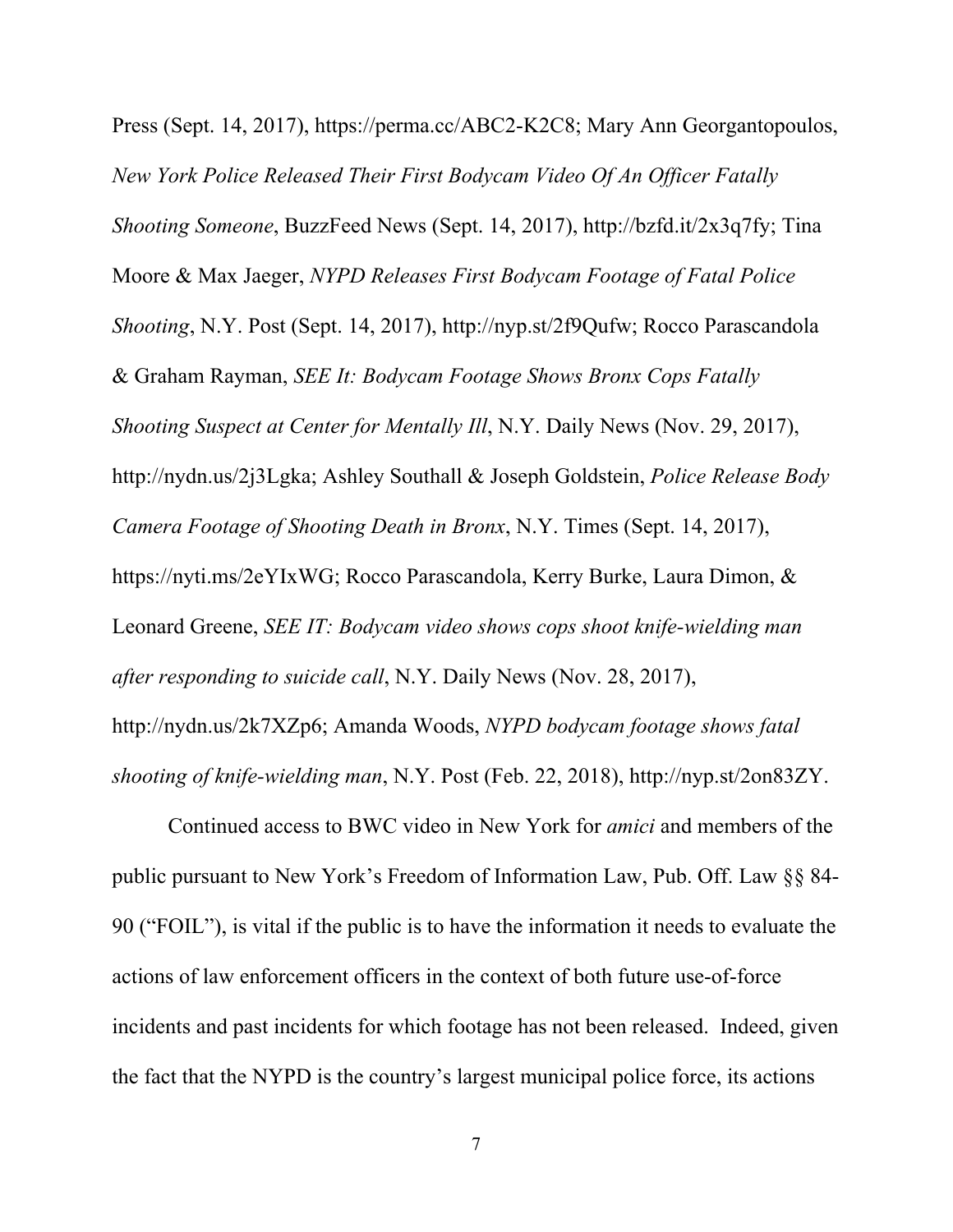play an important role in this evaluation nationwide. Such disclosure is particularly important given that the Inspector General recently reported that NYPD "officers are still not properly documenting all reportable use-of-force incidents, including an under-reporting of force incidents in arrest reports." Press Release, City of N.Y. Dep't of Investigation, DOI Investigation Finds Non-Compliance by NYPD with New Use-of-Force Reporting Requirements, at 1 (Feb. 6, 2018), https://perma.cc/8GYA-FSH6.

#### **THE CURRENT LAWSUIT**

On January 9, 2018, the PBA filed its Petition pursuant to Article 78 seeking to prevent Respondents from releasing BWC footage to the public, including *amici*. The Petition sought to compel Respondents to withhold BWC footage under Section 50-a. The PBA subsequently filed an Order to Show Cause seeking a temporary restraining order preventing Respondents from releasing such footage to the public during the pendency of this proceeding. The IAS court denied that motion, finding that the standards for such relief were not met.

At a May 3, 2018 conference, the IAS court dismissed the PBA's Petition, finding that there was no private right of action under Section 50-a or in the context of an Article 78 petition by which the PBA could seek an injunction barring the City from releasing BWC footage. *Amici* had sought to intervene in the matter below. That motion was held in abeyance by the IAS court until it decided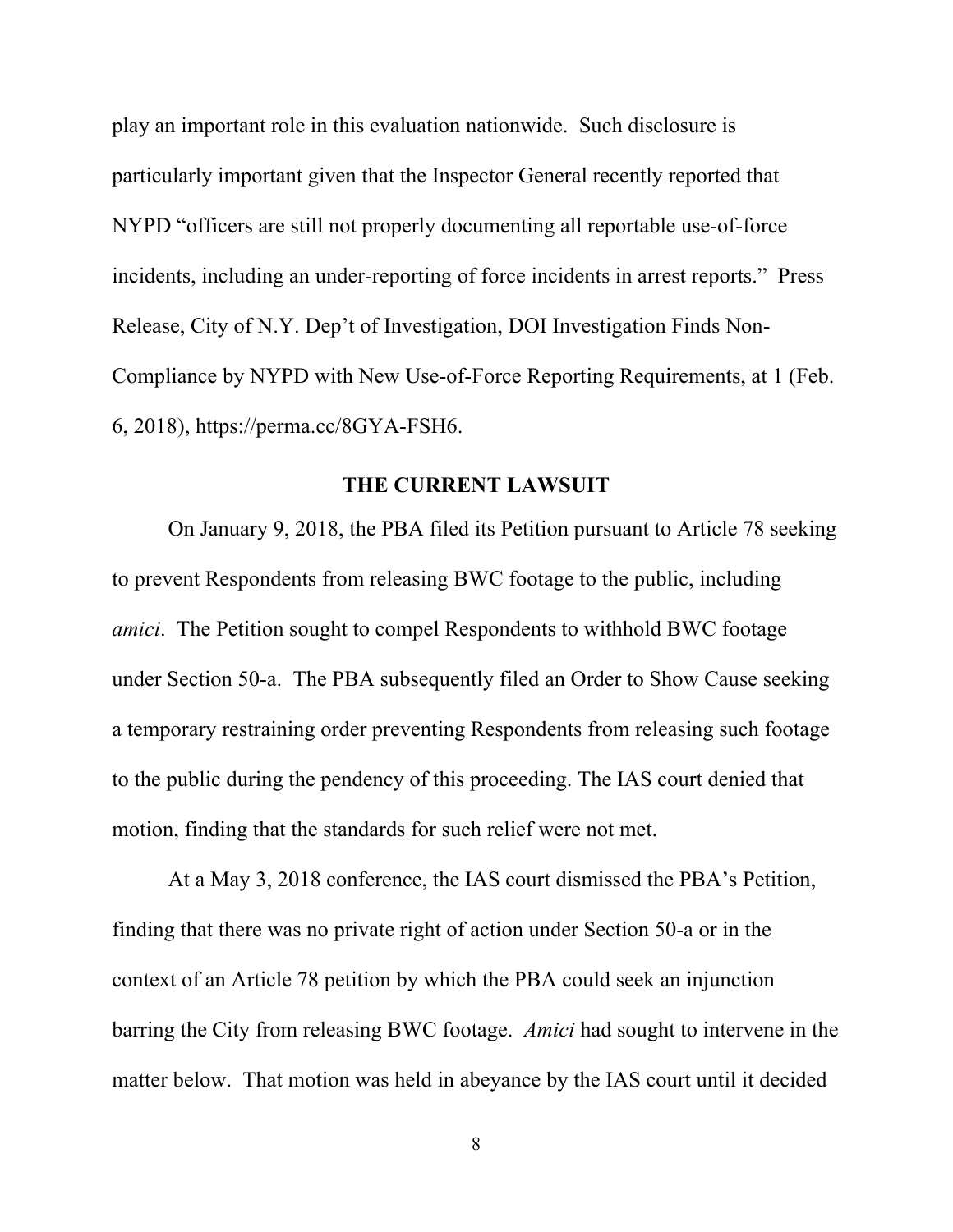the City's dismissal motion and then denied as moot after the motion to dismiss was granted.

The PBA filed its notice of appeal on May 11. On May 14, the PBA moved for an order enjoining the release of BWC footage during the pendency of this appeal, and an interim stay was granted until the motion could be adjudicated. *Amici* filed a cross-motion for leave to file an *amici curiae* brief in connection with the motion on May 25. On July 3, a panel of this Court granted the PBA's motion and *amici*'s motion to file their *amici* brief. Merits briefing followed.

#### **ARGUMENT**

In this time of increased public attention to law enforcement operations, the PBA is seeking to deny members of the public the right to know what their government is doing by requesting the entry of an order barring the City from releasing BWC footage absent court permission. Even if a private right of action potentially existed to allow a police union to challenge the City's decision, (1) BWC footage is not a "personnel record" under Section 50-a, and (2) even if Section 50-a could apply, which it does not, Respondents had discretion to voluntarily release the footage at issue. Therefore, this Court should affirm the decision below.<sup>1</sup>

 $\overline{a}$ 

<sup>&</sup>lt;sup>1</sup> This Court's consideration of these alternate grounds for affirmance is particularly apt due to the PBA's suggestion that this Court should reverse the order below rather than remand for further proceedings. *See* Brief for Petitioner-Appellant ("PBA Br.") at 9.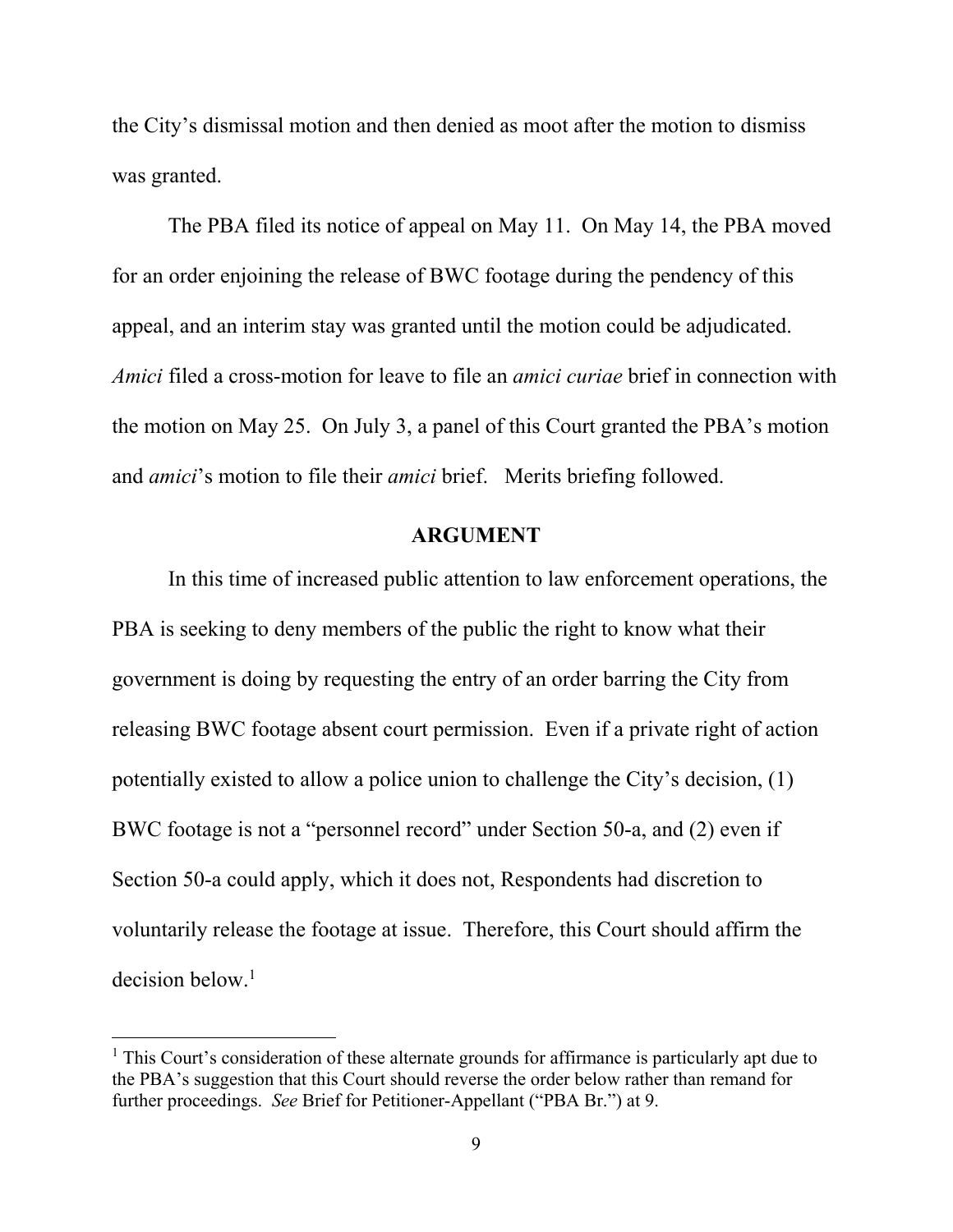## **I. BODY-WORN CAMERA FOOTAGE IS NOT EXEMPT FROM DISCLOSURE UNDER SECTION 50-A**

#### **A. FOIL Reflects the State's Strong Public Policy Favoring Disclosure**

New York's Freedom of Information Law, N.Y. Pub. Off. Law §§ 84-90, reflects the State's "strong commitment to open government and public accountability," *Capital Newspapers Div. of Hearst Corp. v. Burns*, 67 N.Y.2d 562, 565 (1986), and imposes a broad standard of disclosure upon governmental entities, *M. Farbman & Sons, Inc. v. NYC Health & Hosps. Corp.*, 62 N.Y.2d 75, 79-80 (1984). "The law's 'premise [is] that the public is vested with an inherent right to know and that official secrecy is anathematic to our form of government." *Friedman v. Rice*, 30 N.Y.3d 461, 475 (2017) (quoting *Fink v. Lefkowitz,* 47 N.Y.2d 567, 571 (1979)). Indeed, one of the law's "salient features is its capacity to expose 'abuses on the part of government; in short, to hold the governors accountable to the governed.'" *Id.* (quoting *Fink*, 47 N.Y.2d at 571).

Under FOIL, all records of a public agency are declared to be open for public inspection unless they are specifically exempted from disclosure by statute. *Data Tree, LLC v. Romaine*, 9 N.Y.3d 454, 462 (2007). Those statutory exemptions must be narrowly construed, and the burden is on an "agency to demonstrate that 'the material requested falls squarely within the ambit of one of the[] statutory exemptions.'" *Newsday, Inc. v. Empire State Dev. Corp.*, 98 N.Y.2d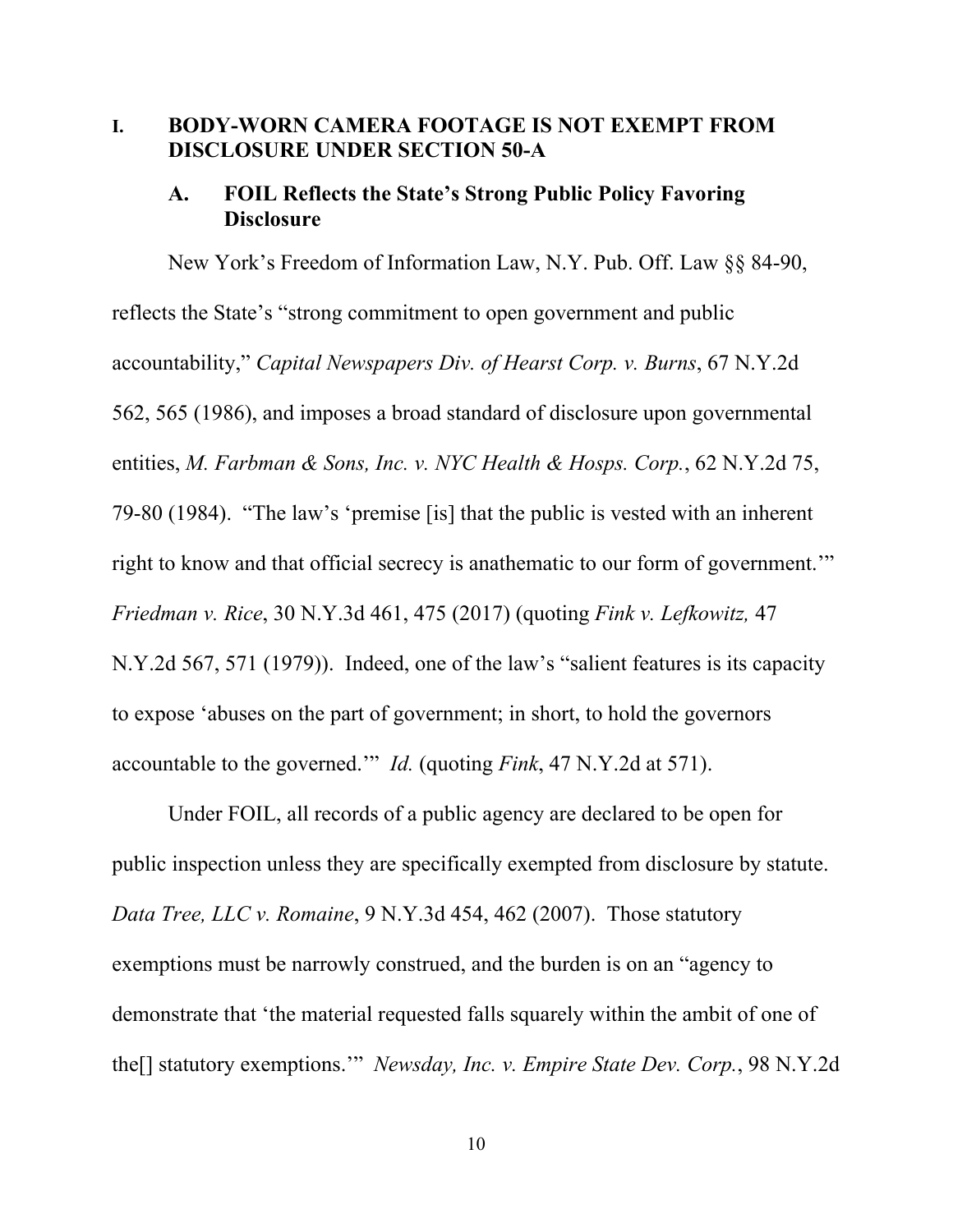359, 362 (2002) (quoting *Fink*, 47 N.Y.2d at 571). An agency denying access to government documents or other materials must articulate a "particularized and specific justification" for not disclosing requested documents. *Fink*, 47 N.Y.2d at 571. "[C]onclusory assertions, unsupported by facts, will not suffice." *Laveck v. Vill. Bd. of Trustees*, 145 A.D.3d 1168, 1169-70 (3d Dep't 2016); *accord Dilworth v. Westchester Cty. Dep't of Corr.*, 93 A.D.3d 722, 724 (2d Dep't 2012) ("Conclusory assertions that certain records fall within a statutory exemption are not sufficient; evidentiary support is needed.").

The PBA seeks to turn this public policy on its head. Instead of arguing that a specific piece of BWC footage should not be disclosed based on a particularized showing with respect to that video, it seeks a presumptive rule that all BWC footage, regardless of its subject or contents, is barred from release unless the City or a third-party pursuing a FOIL request, like a member of news media, goes through a lengthy court process to obtain approval. But, as the Court of Appeals has made clear, Section 50-a does not "provide[] a blanket exemption foreclosing disclosure without [an officer's] consent of any police personnel records used to evaluate his performance." *Burns*, 67 N.Y.2d at 567. Even leaving the improper breadth of the PBA's position, the PBA cannot meet its burden to show that BWC footage is subject to Section 50-a. To do so, the PBA must show that: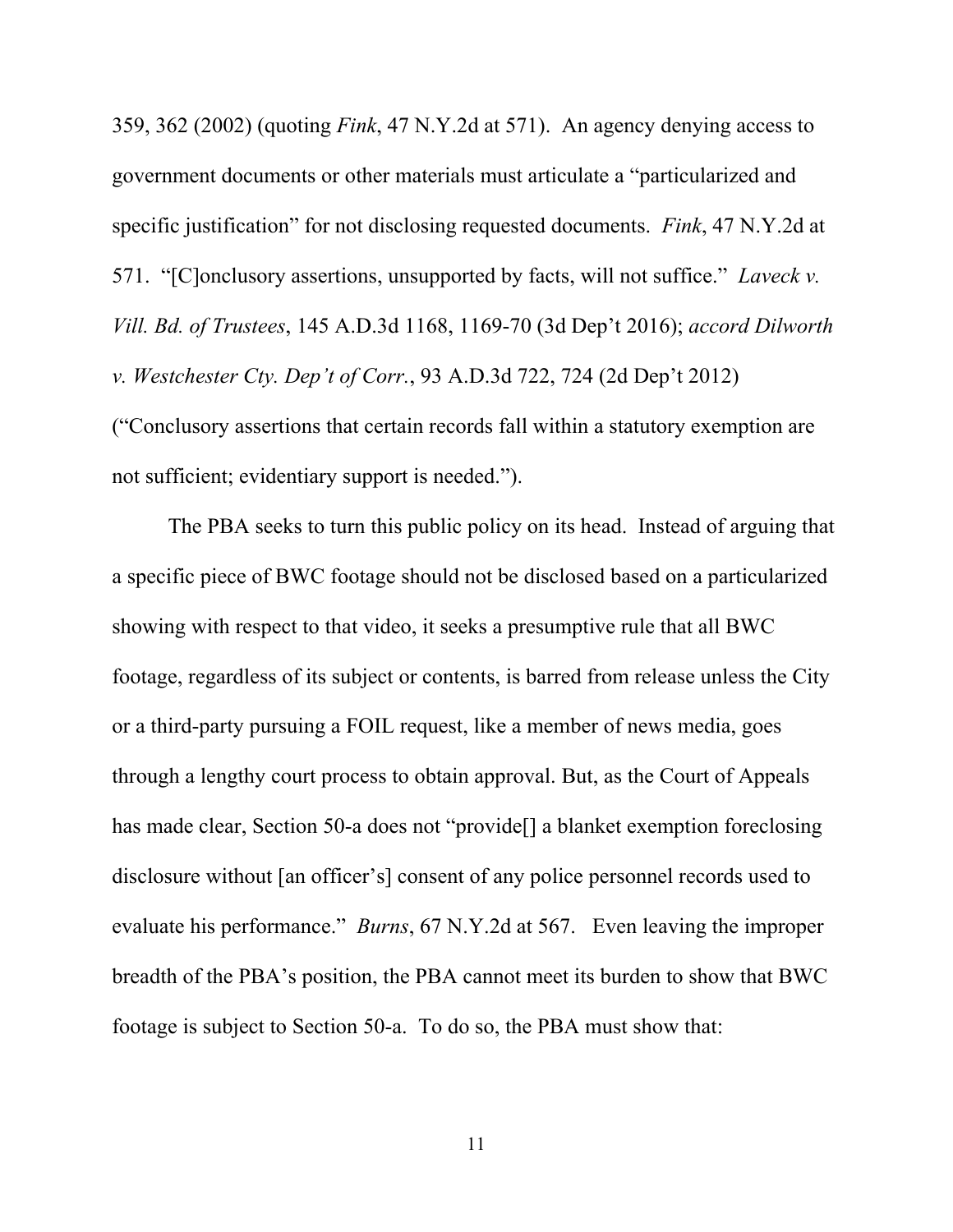(1) such footage is a "personnel record," which requires a showing that its purpose is *primarily* for use in evaluating the performance of the officer(s), by supervisors, in periodic personnel reviews;

(2) that the nature of the material is subjective, unsubstantiated, and in the nature of "unconfirmed allegations"; **and**

(3) that if disclosed to a litigant, or the public, the records have a high probability of being used for the purpose of degrading, embarrassing, harassing or impeaching the integrity of (i.e. abusing) the officer(s) in question.

As discussed herein, Appellant has not met—and cannot meet—its burden with respect to any one of the above-required elements, much less all three.

## **B. Police Officers' Body-Worn Camera Footage Is Not a "Personnel Record" Under Section 50-a**

The statutory provision upon which the PBA relies is not applicable to BWC recordings. Section 50-a provides an exemption from disclosure under FOIL for "personnel records used to evaluate performance toward continued employment or promotion." Civ. Rights Law § 50-a(1). Contrary to the PBA's suggestion, *see*  PBA Br. at 34-38, this provision does not exempt from disclosure every record that could be said to concern the conduct of police officers. *See Daily Gazette Co. v. City of Schenectady*, 93 N.Y.2d 145, 157 (1999) (explaining that "it is not sufficient merely to demonstrate that the recorded data may be 'used to evaluate performance toward continued employment or promotion' of the officers").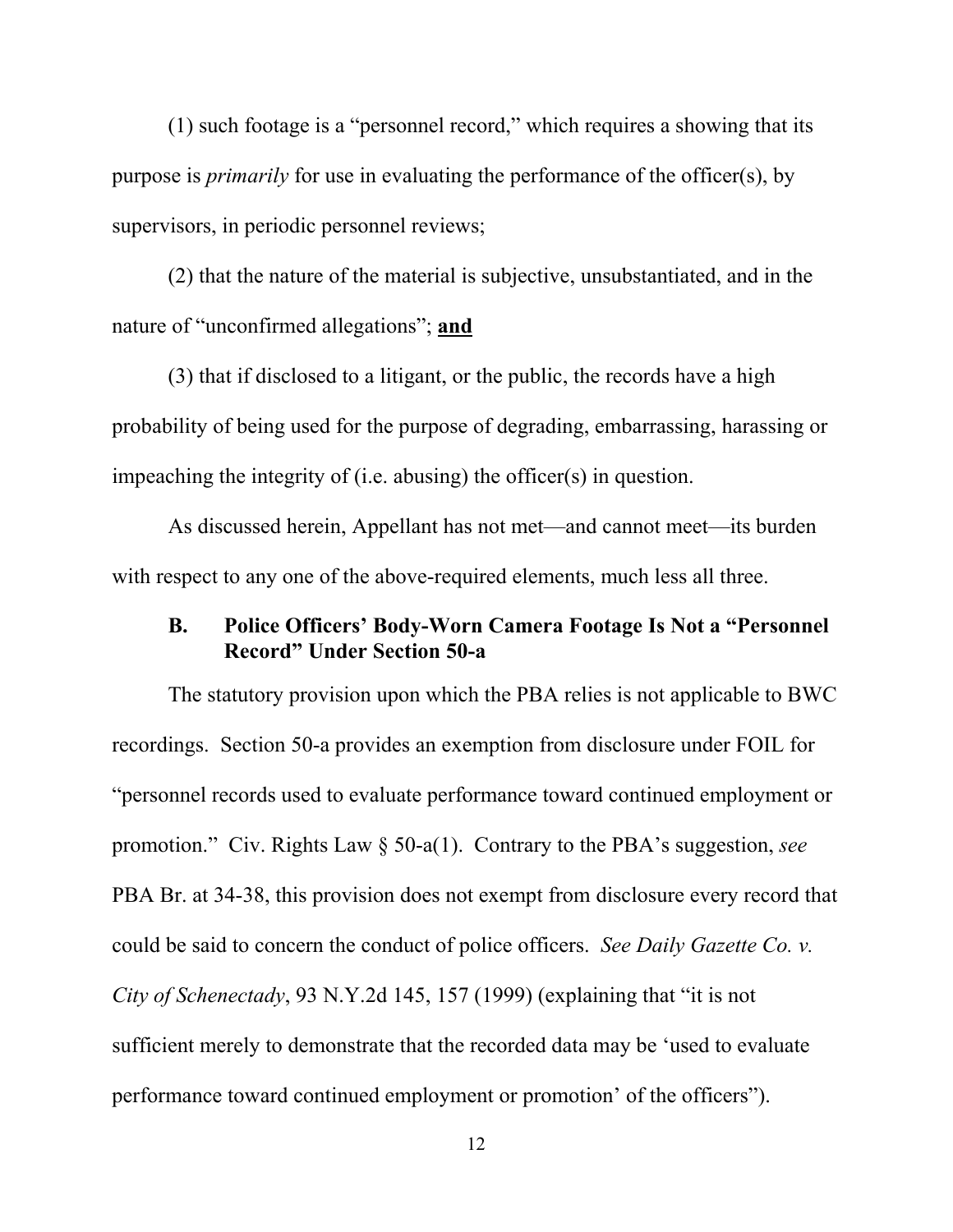Indeed, Section 50-a, like any other exception to FOIL's broad mandate of disclosure, must be "narrowly construed to provide maximum access." *Burns*, 67 N.Y.2d at 566.

"[W]hether a document qualifies as a personnel record . . . depends upon its nature and its use in evaluating an officer's performance." *Prisoners' Legal Servs. v. N.Y.S. Dep't of Corr. Servs.*, 73 N.Y.2d 26, 32 (1988). The exemption is construed to apply only to "personnel records used to evaluate performance toward continued employment or promotion" and only "to the extent reasonably necessary to effectuate the purposes of [Section 50-a]—to prevent the potential use of information in the records in litigation to degrade, embarrass, harass or impeach the integrity of the officer." *Daily Gazette*, 93 N.Y.2d at 157-58; *see id.* at 159 (stating that exemption only applies to extent the agency "demonstrate[s] a substantial and realistic potential of the requested material for the abusive use against the officer").

These authorities make clear that Appellant cannot meet its burden of establishing that contemporaneous recordings of police officers discharging their official duties by interacting with members of the public (oftentimes in public places) fits within the narrow statutory definition of "personnel record." Indeed, in the most analogous decision *amici* are aware of, *Green v. Annucci*, 59 Misc. 3d 452 (Sup. Ct. Albany Cty. 2017), the court found that Section 50-a did not apply to

13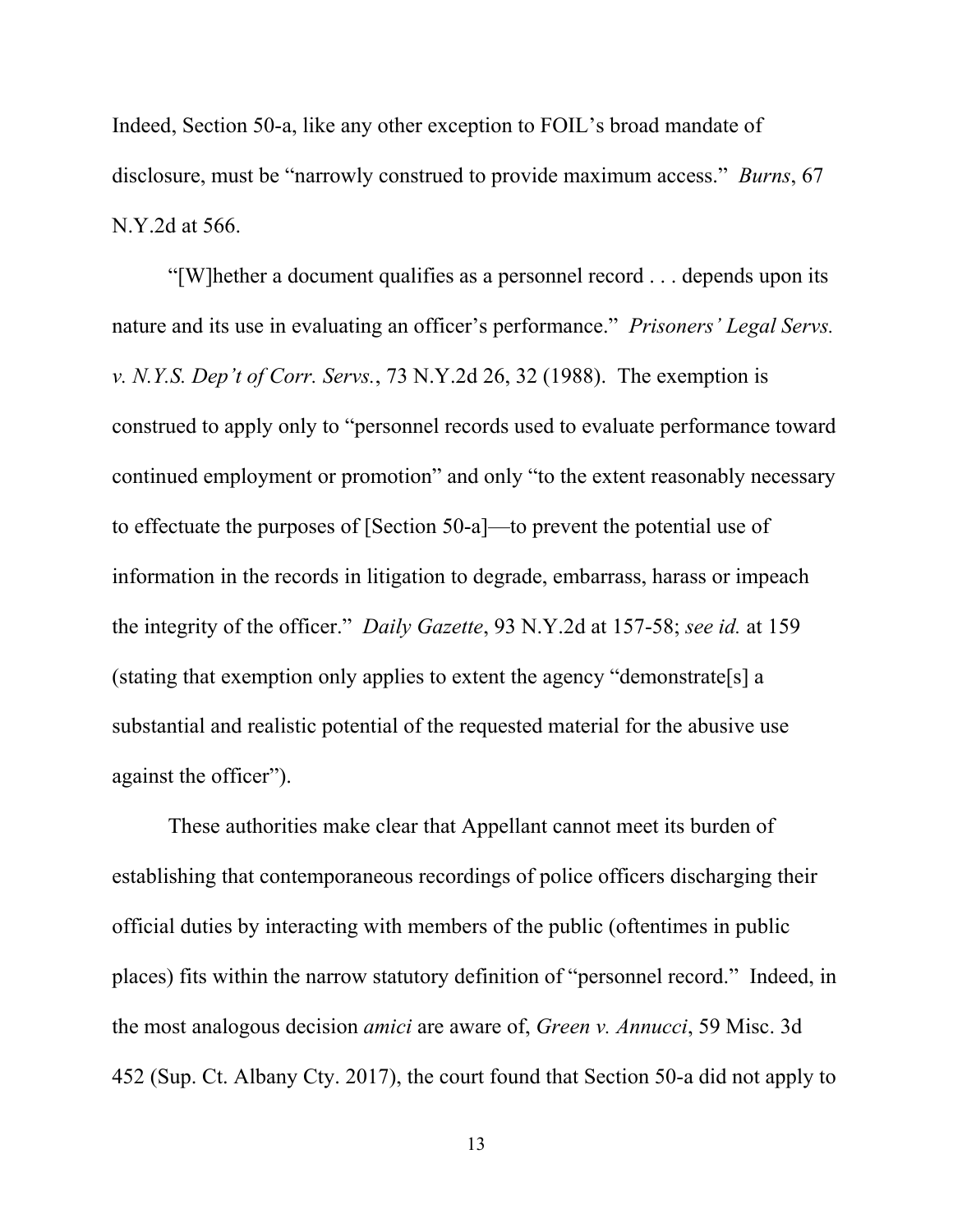video footage from an incident at a correctional facility involving an inmate and correctional officers, finding that

while the subject video recording was a medium used to evaluate the performance of the officer(s), this is coincidentally the video's use and not exclusively its nature and use. The court finds this video recording to be a mixed use material, meaning it could be used for several purposes including that of an officer(s) evaluation. The video footage is not confidential and personal, but a video record of an event and incident that occurred at a correctional facility . . . . Officer evaluation was not the nature and use of the video subject to the FOIL request.

*Id.* at 455. The court explained that "[t]o hold otherwise would allow *every* video recording to be held under such exemption, whether that be in a correctional facility such as an incident like this or on a police officer's body cam[era] recording . . . ." *Id*. The court went on to further hold that because "the video footage that is sought just depicts the actual acts and conduct of individuals, not unsubstantiated allegations or complaints," to the extent "these acts or conduct depicted subsequently degrade, embarrass, or impeach the integrity of an officer, such would be due to the subjective fault of the actor(s)." *Id.* at 455-56.

The same reasoning applies with equal force to police BWC recordings. Like the video recording in *Green*, BWC footage is not "generated for the purpose of assessing an employee's alleged misconduct," *contra Hearst Corp. v. N.Y.S. Police*, 132 A.D.3d 1128, 1129-30 (3d Dep't 2015). Instead, body-worn cameras are designed to be turned on whenever an officer engages in any number of

14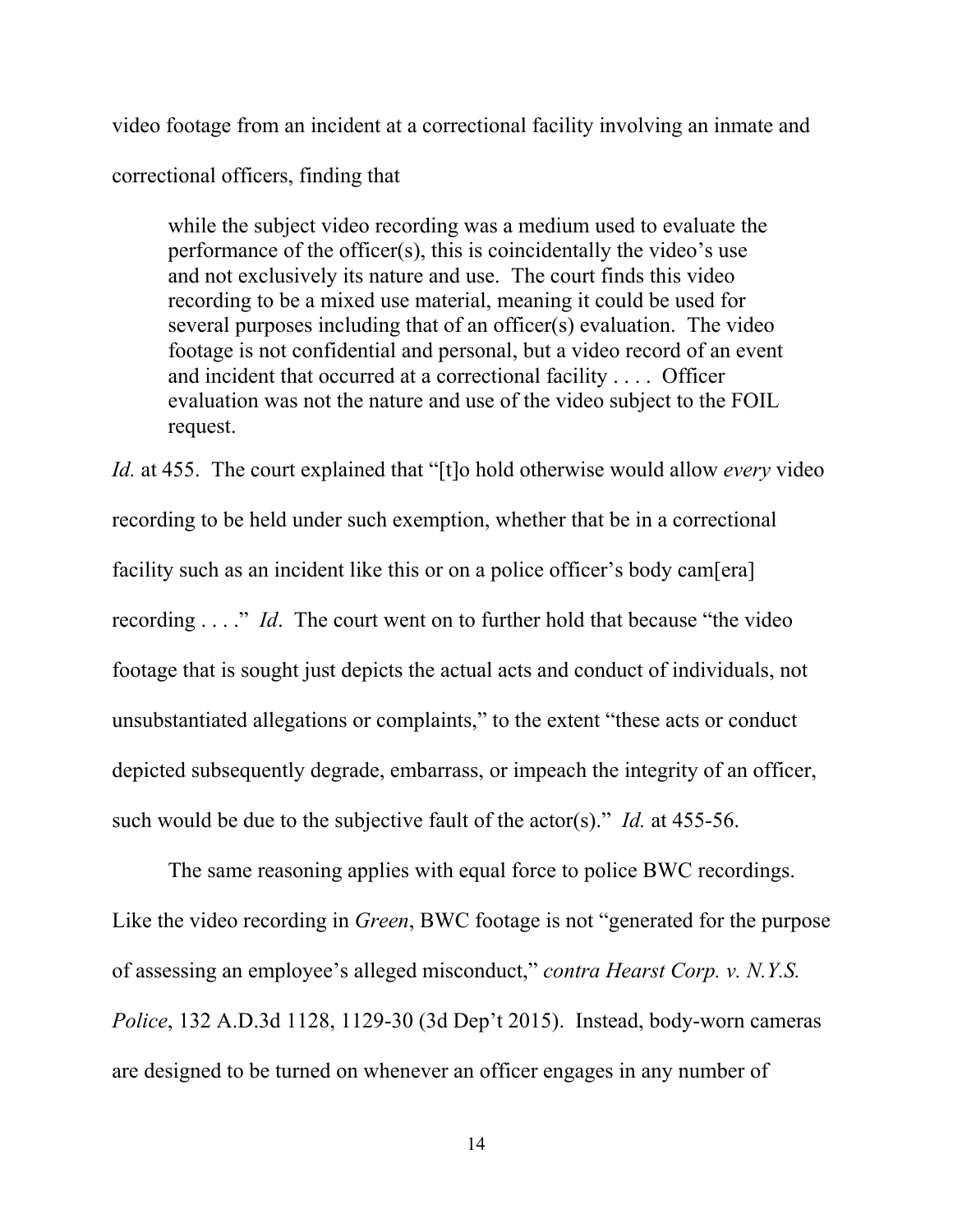everyday, unremarkable "police actions," such as arrests, uses of force, or vehicle stops—the vast majority of which involve no police misconduct whatsoever. Respondents have been clear that body-worn cameras are, first and foremost, tools to promote transparency and accountability.<sup>2</sup> Listing the benefits of the program, the NYPD states that the cameras provide a contemporaneous, objective record of encounters, facilitate review by supervisors, foster accountability, and encourage lawful and respectful interactions between the public and the police. Although Appellant narrows its focus to only one of those listed uses—"review by supervisors," PBA. Br. at 36, —in context, it is clear that is not the primary "nature and use" of BWC footage.

Where a document or other material is potentially relevant to an employee's performance, but was not created primarily for that purpose, courts appropriately have been reluctant to find that Section 50-a applies. This is because Section 50-a does not apply to "neutral" or objective information. *See Daily Gazette*, 93 N.Y.2d at 158; *cf. Prisoners' Legal Servs.*, 73 N.Y.2d at 31 (noting that the goal of the statute is to protect officers against "*unsubstantiated* and *irrelevant* complaints of misconduct" (emphasis added)). Thus, for example, the Court of Appeals found

 $\overline{a}$ 

<sup>2</sup> This is consistent with the approach taken by other jurisdictions. *See* Yale Body Cam Report at 3-5 (noting that legislatures and police departments have created bodycam programs to increase transparency). As then-U.S. Attorney General Loretta Lynch stated, "[b]ody-worn cameras hold tremendous promise for enhancing transparency, promoting accountability, and advancing public safety for law enforcement officers and the communities they serve." Press Release, United States Dep't of Justice, Justice Department Announces \$20 Million in Funding to Support Body-Worn Camera Pilot Program (May 1, 2015), perma.cc/9QM8-QGDZ.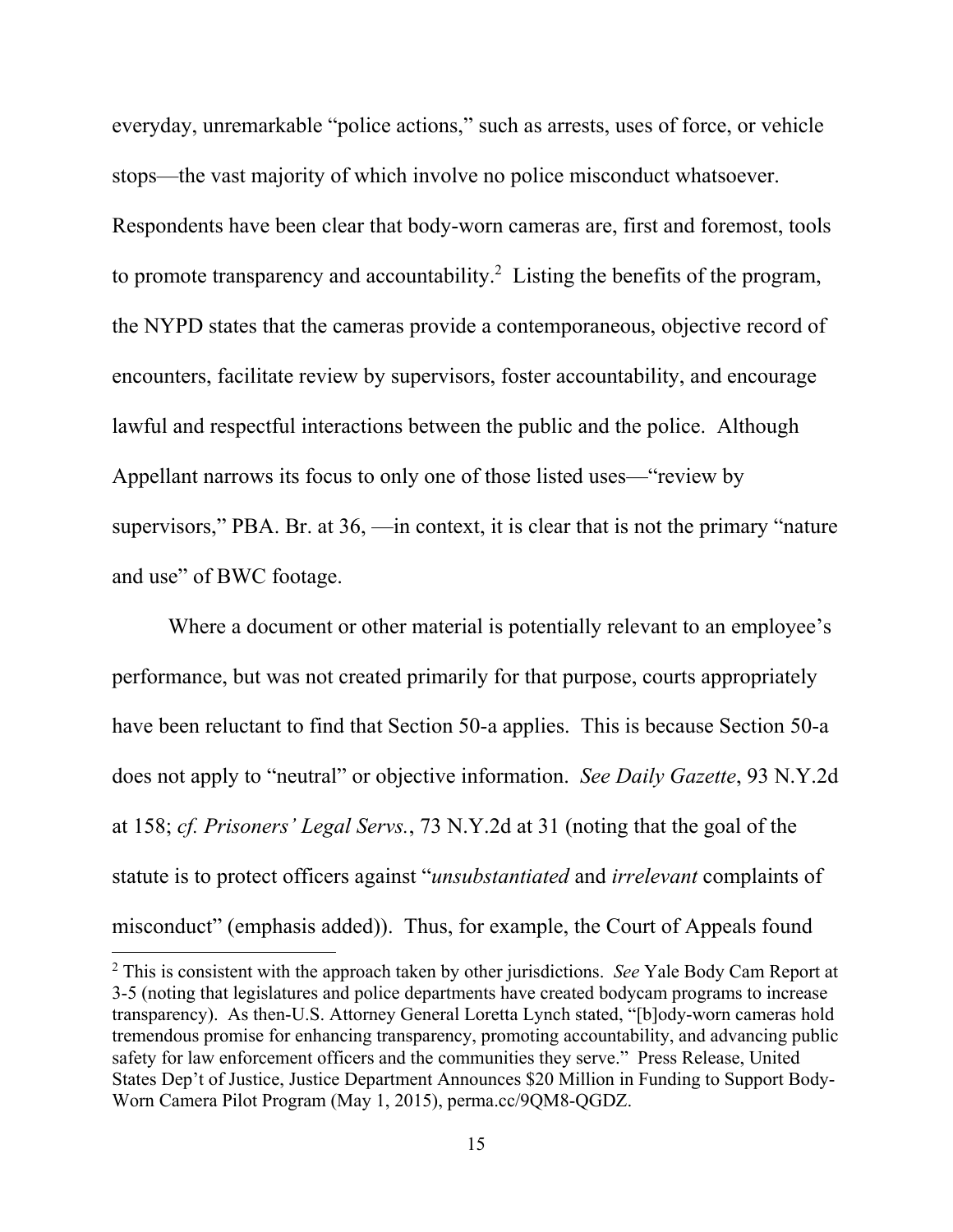that Section 50-a did not apply to "records containing statistical or factual tabulations of sick time" for a particular officer over the course of one month. *See Burns*, 67 N.Y.2d at 565; *see also Beyah v. Goord*, 309 A.D.2d 1049, 1051 (3d Dep't 2003) (finding that employee interviews are not personnel records). There is no doubt that these types of records can be (and routinely are) considered in annual and other periodic evaluations of officer performance; nevertheless, that fact, alone, does not render them "personnel records" under Section 50-a.

Similarly, the Court of Appeals has found that "gun tags"—records concerning the purchase of assault rifles for personal, nonofficial use by police officers—are not personnel records. *See Capital Newspapers Div. of Hearst Corp. v. City of Albany*, 15 N.Y.3d 759, 761 (2010). In reaching that conclusion, the Court reversed the decision of the Third Department, which had held that the gun tags were personnel records because "when coupled with other information they may be used to implicate officers in misconduct." *See Capital Newspapers Div. of Hearst Corp. v. City of Albany*, 63 A.D.3d 1336, 1338 (3d Dep't 2009). BWC footage similarly falls outside the narrow scope of what constitutes a personnel record. Like the video at issue in *Green*, BWC footage "creat[es]an irrefutable record of what occurred," *Floyd v. City of N.Y.*, 959 F. Supp. 2d 668, 685 n.65 (S.D.N.Y. 2013); *see Green*, 59 Misc. 3d at 455-56. It is neither unverified nor unsubstantiated; it presents "just the facts" of the recorded encounter. The mere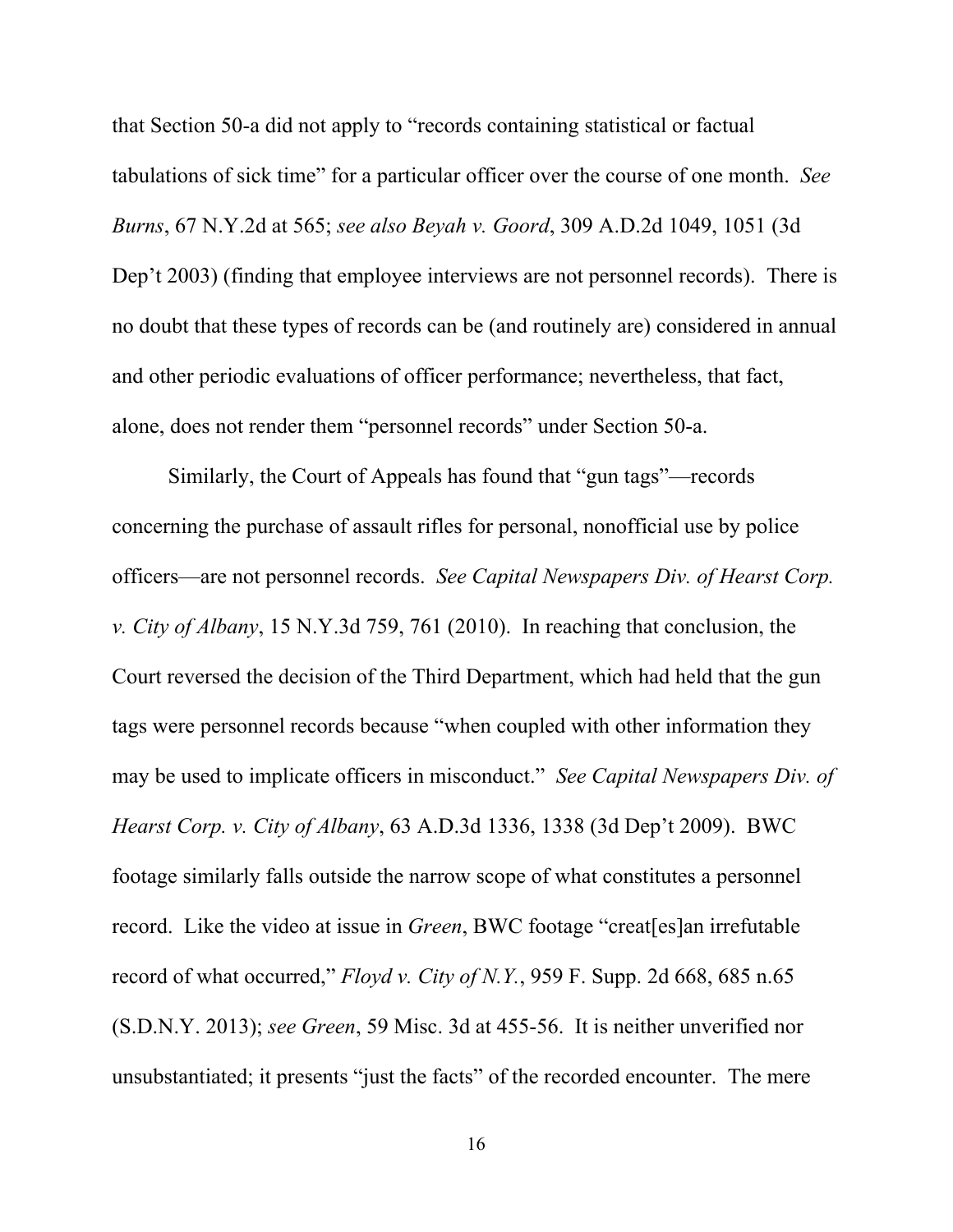fact that such objective, contemporaneous recordings of events can be used as part of the process of evaluating police officer performance does not transform such a "neutral" record into a "personnel record." To rule otherwise would effectively exempt any document showing any potential misconduct by a police officer from disclosure, because that information could in some hypothetical way impact his or her employment. That would be directly contrary to the purpose of FOIL. *See Burns*, 67 N.Y.2d at 565-66 (stating that FOIL is designed to "provid[e] the electorate with sufficient information to 'make intelligent, informed choices with respect to both the direction and scope of governmental activities' and with an effective tool for exposing waste, negligence and abuse on the part of government officers" (quoting *Fink*, 47 N.Y.2d at 571)).

Even in cases involving far more subjective materials, courts have declined to find that Section 50-a applies. For example, in a case involving an accident between a stolen vehicle being pursued by police officers and another vehicle, the trial court found that two witness statements, a post-pursuit form filled out by the officers involved, and a narrative of the incident prepared by a police lieutenant were not protected by Section 50-a as they were merely "descriptions of the incidents." *McBride v. City of Rochester*, No. 1988-02, 2004 WL 5489809 (Sup. Ct. Monroe Cty. Sept. 22, 2004), *rev'd on other grounds*, 17 A.D.3d 1065, 1066 (4th Dep't 2005); *accord Johnson v. Gillespie*, 214 A.D.2d 537, 537-38 (2d Dep't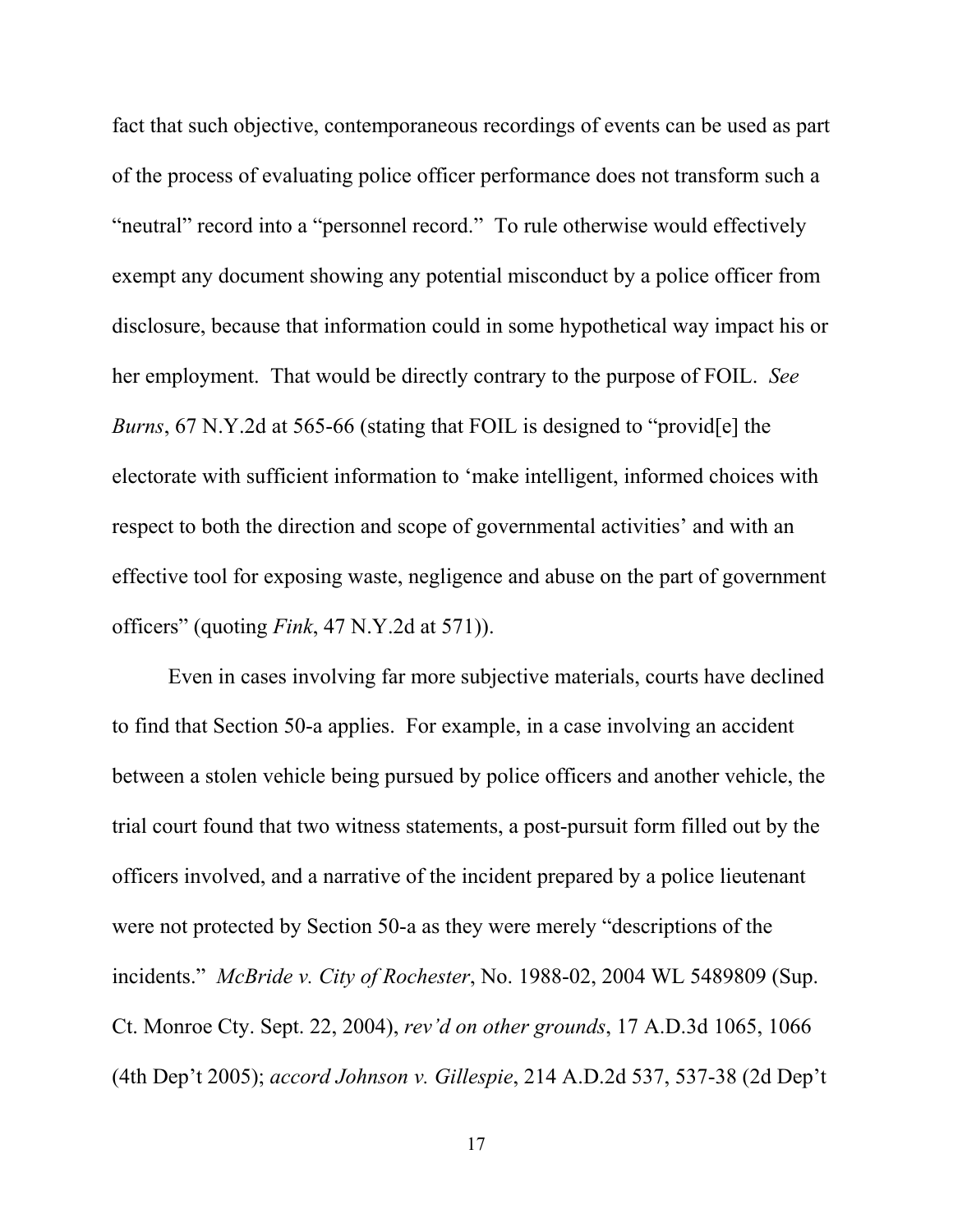1995) ("certain records, reports, and statements related to an accident between a police vehicle and a bicycle" were not personnel records used to evaluate the officer's performance). Similarly, in *Gannett Co. v. James*, the court found that "use of force forms" filed by police officers over a number of years were not personnel records under Section 50-a, as they were not used to evaluate performance. 86 A.D.2d 744, 745 (4th Dep't 1982). The court distinguished such records from complaints made to internal affairs divisions of the two agencies from which records were sought. *Id.* Relying on *Gannett*, this Court later reached the same conclusion. *See Newsday, Inc. v. N.Y.C. Police Dep't*, 133 A.D.2d 4, 5-6 (1st Dep't 1987).<sup>3</sup> BWC footage—which provides a far more objective documentation of events than written accounts from witnesses or officers—is simply not a "personnel record" for the purposes of Section 50-a.

The PBA attempts to distinguish the gun tag and use-of-force form precedents in its brief by arguing that, unlike those records, "supervisors are required to review them for the specific purpose of evaluating a police officer's performance." *See* PBA Br. at 35-36 (internal marks and citation omitted). But the documents cited by the PBA show that, at most, only a highly limited subset of

 $\overline{a}$ 

 $3$  In both cases, the court found that the use-of-force forms were exempt from disclosure under a separate exemption as inter-agency materials. That exemption would have no application to BWC footage, which is purely objective.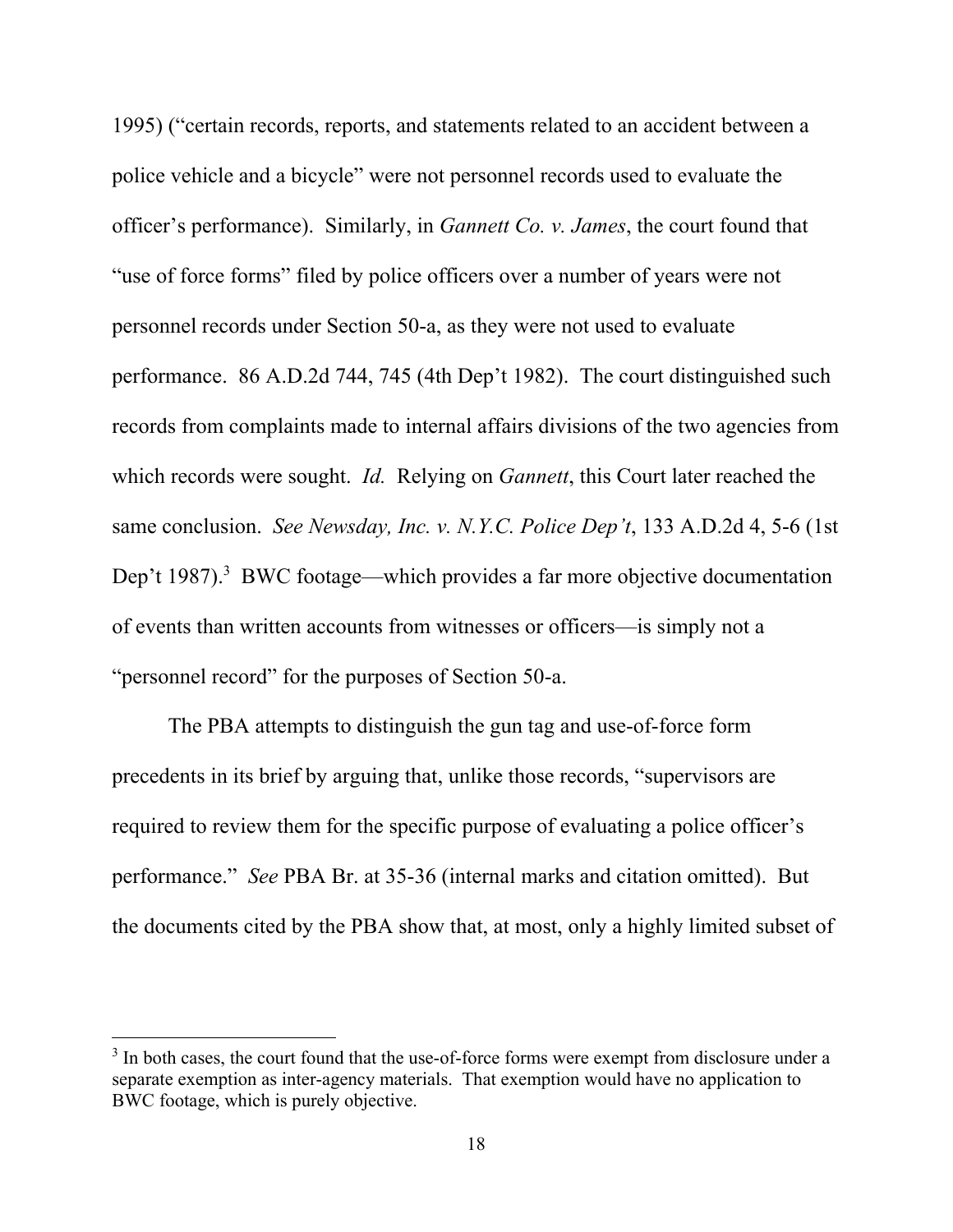the recordings will be reviewed. This hardly justifies the issuance of an order barring the release of all such footage.

# **C. Section 50-a Only Applies to a Specific** *Subset* **of "Personnel Records" – Those Likely to Be Used "Abusive[ly]" Against an Officer**

In addition, even when material can be considered a personnel record, it is still subject to disclosure unless the agency can "demonstrate a substantial and realistic potential of the requested material for the abusive use against the officer." *See Daily Gazette*, 93 N.Y.2d at 159; *accord Prisoners Legal Servs.*, 73 N.Y.2d at 33 ("records having remote or no such potential [abusive] use, like those sought in *Capital Newspapers*, fall outside the scope of the statute"). Here, just like the footage in *Green*, any embarrassment or questions raised about an officer's integrity following the release of BWC footage will be caused by the officer's own actions. Legitimate criticism of governmental conduct based on objective facts, by definition, cannot be "abusive." *See* 59 Misc. 3d at 453-54. To the contrary, it furthers the very purpose of the FOIL; "free society is maintained when government is responsive and responsible to the public," Pub. Off. Law § 84; *see id.* ("government is the public's business").

Further, in many cases, the release of BWC footage may demonstrate to the public that the use of deadly force was justified. *See Floyd*, 959 F. Supp. 2d at 685 ("Video recordings will be equally helpful to members of the NYPD who are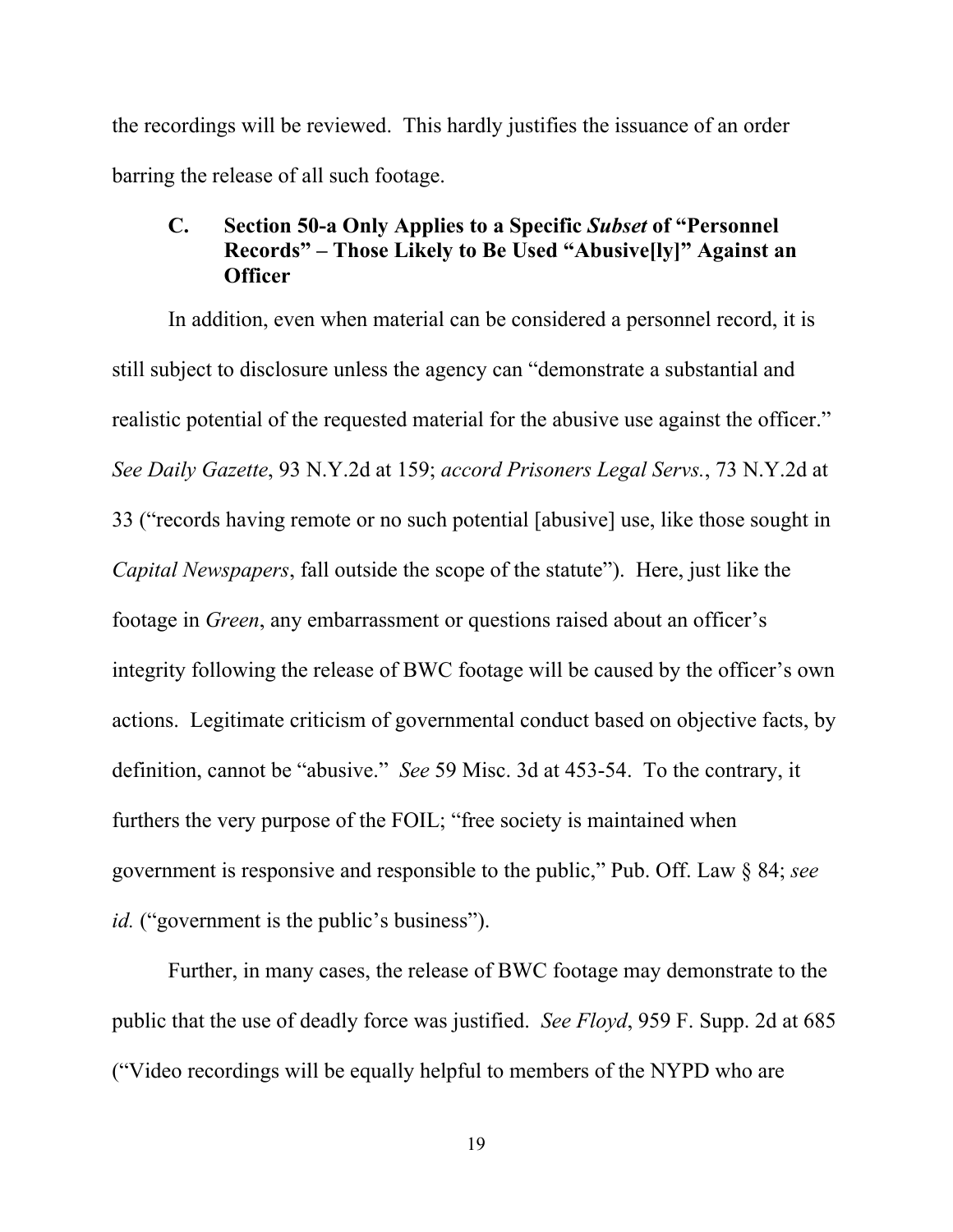wrongly accused of inappropriate behavior."); *see also* Yale Body Cam Report at 7 ("Body cams also have the potential to speed up the process of exonerating police officers who have not committed misconduct and to reduce the frequency of frivolous complaints because those complainants will know that officers have good information with which to exonerate themselves." (footnote omitted)). After Respondents' release of BWC footage of the shooting of Miguel Richards, the news site DNAinfo watched the video with a retired NYPD detective sergeant who concluded that the officers involved "showed great restraint and followed departmental procedures to a T—despite the highly charged nature of the encounter." Trevor Kapp, *Fatal Police Shooting of Mentally Ill Man Done by the Book, Expert Says*, DNAinfo (Oct. 18, 2017), https://www.dnainfo.com/newyork/20171018/concourse/miguel-richards-deborah-danner-police-shooting-bodycameras. Similarly, the release of footage from the Cornell Lockhart shooting was said to "dramatically contradict<sup>[]</sup> a claim" from a witness that police had commanded Mr. Lockhart to drop his knife only three times. *See Body Cam Footage Contradicts Witness Claims About Deadly NYPD Shooting*, CBS New York (Nov. 29, 2017), http://newyork.cbslocal.com/2017/11/29/bronx-shelternypd-shooting-body-cam/. To the extent BWC footage shows that officers acted properly, it cannot reasonably be said to degrade or harass them.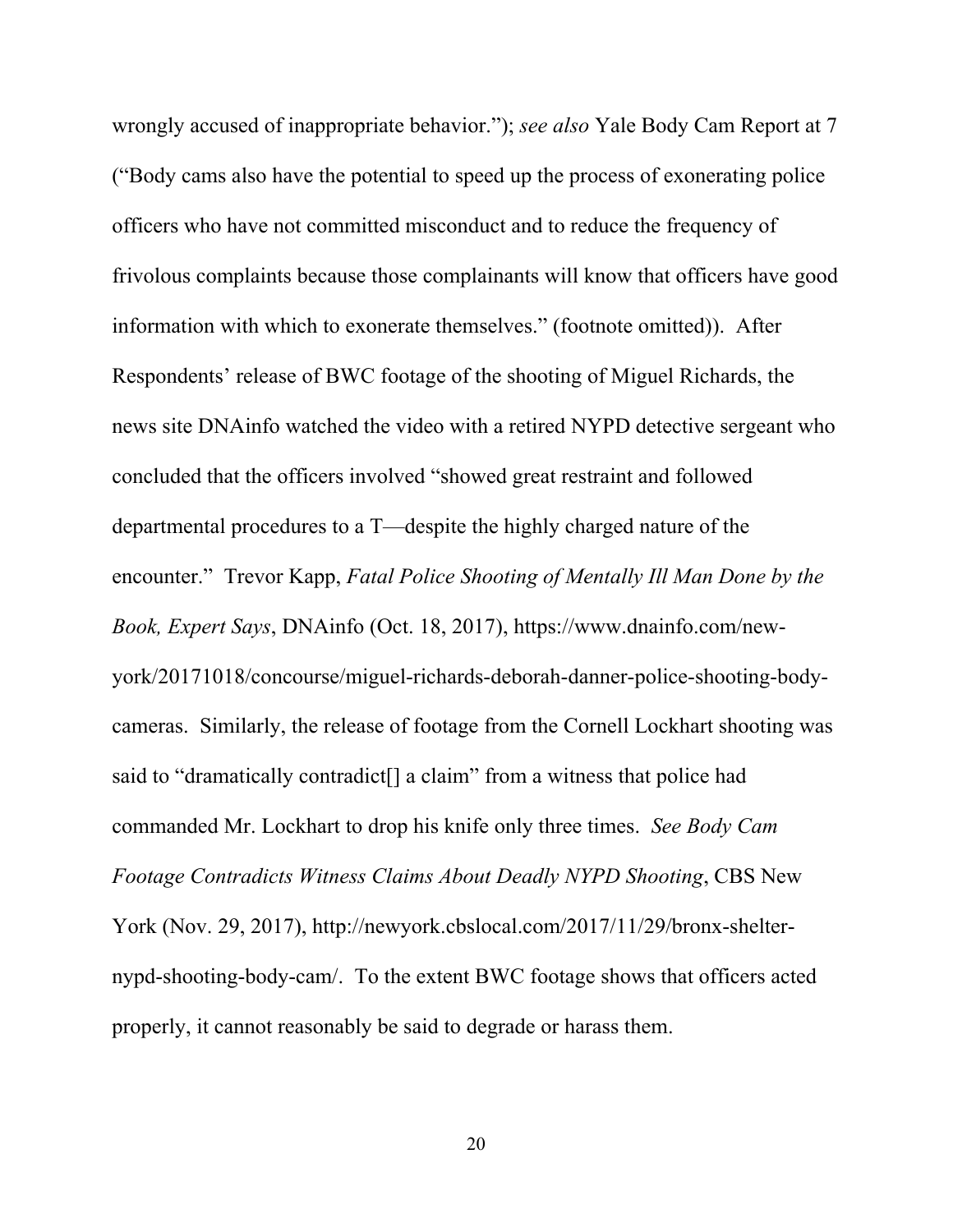The PBA's position—that *all* BWC footage is a personnel record—is precisely the extreme position rejected by the court in *Green*. *See Gould v. N.Y.C. Police Dep't*, 89 N.Y.2d 267, 275 (1996) ("blanket exemptions for particular types of documents are inimical to FOIL's policy of open government"). The overbreadth of Appellant's request is perhaps best demonstrated by incidents involving no use of force at all. For example, BWC footage of two Brockport officers trying to corral a squirrel which had broken into an apartment and eaten some holiday cookies went viral at the end of last year. *See Cookie-stealing Squirrel Lunges at Police Officer*, NBC 5 (Dec. 30, 2017),

http://www.mynbc5.com/article/cookie-stealing-squirrel-lunges-at-policeofficer/14522422. In another incident, the body-worn camera of a police officer in Macedon captured that officer saving a woman pulled underwater while kayaking in the Erie Canal. *See* Ali Touhey, *Only on 8: Police Body Camera Shows Water Rescue*, Rochester First (Sept. 9, 2015), http://www.rochesterfirst.com/news/localnews/only-on-8-police-body-camera-shows-water-rescue/231511127. In neither case could the release of such BWC footage subject the officers involved to embarrassment or abuse and, at least with respect to the squirrel video, it is difficult to see how it could play any role in an evaluation of the officers' job performance. But the relief sought by the PBA here—a blanket ban on the release of *all* BWC footage—would bar disclosure of *all* similar recordings in the future.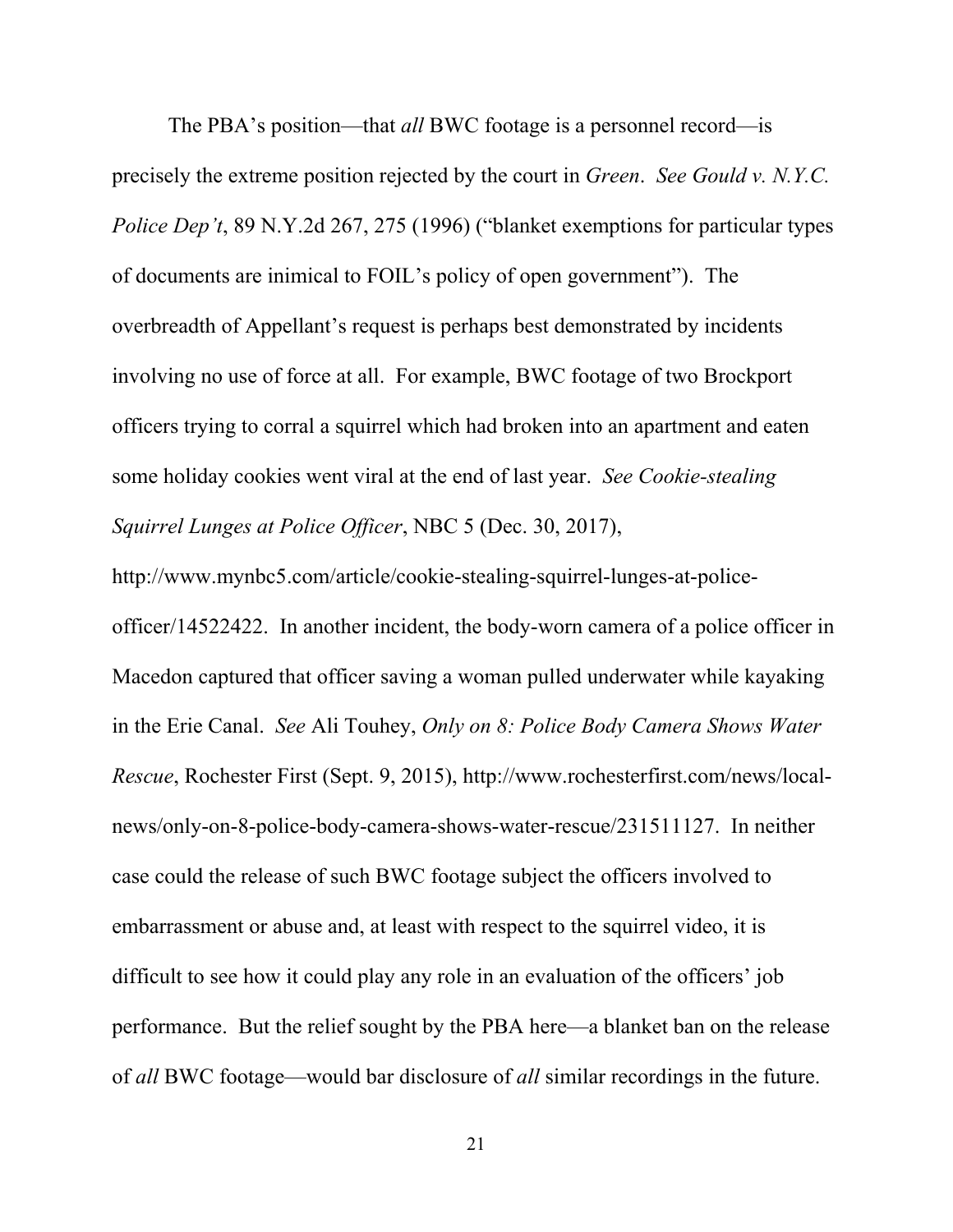Relatedly, the PBA's stated concern about "massive unintended consequences" whereby anyone with a grudge against a police officer could "submit a FOIL request for that specific officer's BWC footage covering an entire year (or a decade) of his work and then exploit anything potentially embarrassing that ever happened during the officer's time at work," PBA Br. at 37-38, is misplaced. First, given the NYPD's ability to charge fees for the cost of reproducing such records, *see* Pub. Officers Law § 87(1), it would take a truly motivated (and wealthy) person to make such a broad request. Second, while the PBA acknowledges only in passing that material could be "protected for an independent reason," *id.* at 37, several other exemptions could apply, depending on the circumstances. Regardless, that is not the factual scenario actually presented in this case, where the City has released only limited footage of incidents of extreme interest to the public.

In sum, BWC footage is not a personnel record subject to Section 50-a. Accordingly, the decision below should be affirmed.

## **II. THE CITY HAS THE DISCRETION TO DISCLOSE BWC FOOTAGE EVEN IF SECTION 50-A POTENTIALLY APPLIES**

## **A. FOIL Does Not Prohibit the Release of Information an Agency Chooses to Disclose**

For the reasons set forth above, Respondents correctly determined that Section 50-a does not apply to the BWC footage that was released in connection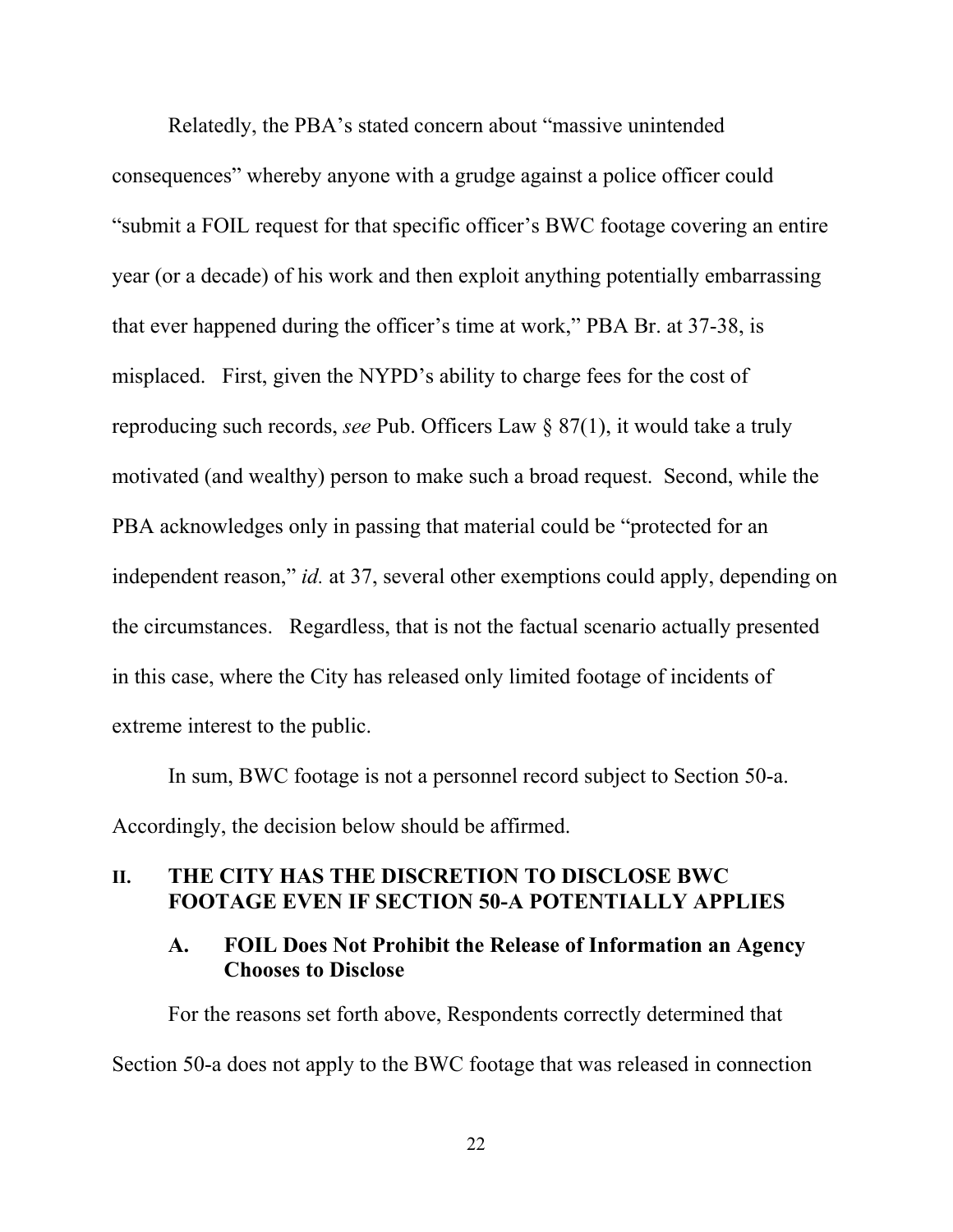with the three police shootings cited in the PBA's Petition. Yet even assuming, *arguendo*, that the released BWC footage was potentially exempt from disclosure under FOIL, the City still had discretion to release the videos to the public. And, indeed, given that one of the primary goals of instituting a BWC program is to promote public confidence in the integrity of its police department, withholding the recordings from the public would have been profoundly counterproductive. *Cf. Worcester Telegram & Gazette Corp. v. Chief of Police*, 787 N.E.2d 602, 608 (Mass. App. Ct. 2003) ("It would be odd, indeed, to shield from the light of public scrutiny . . . the workings and determinations of a process whose quintessential purpose is to inspire public confidence."); *see also* Steven D. Zansberg, *Why We Shouldn't Hide What Police Body Cameras Show*, Governing Mag. (Aug. 29, 2016), (arguing that a regime of secrecy defeats the purpose of building public trust: "withholding the [BWC] recordings feeds the public's suspicion that there is something to hide."), http://www.governing.com/gov-institute/voices/col-policebody-camera-recordings-transparency.html; *cf.* Pub. Officers Law § 84 ("The more open a government is with its citizenry, the greater the understanding and participation of the public in government. . . . [I]t is incumbent upon the state and its localities to extend public accountability wherever and whenever feasible."); *Nebraska Press Ass'n v. Stuart*, 427 U.S. 539, 587 (1976)) (Brennan, J., concurring) (with respect to the conduct of the judicial branch of government,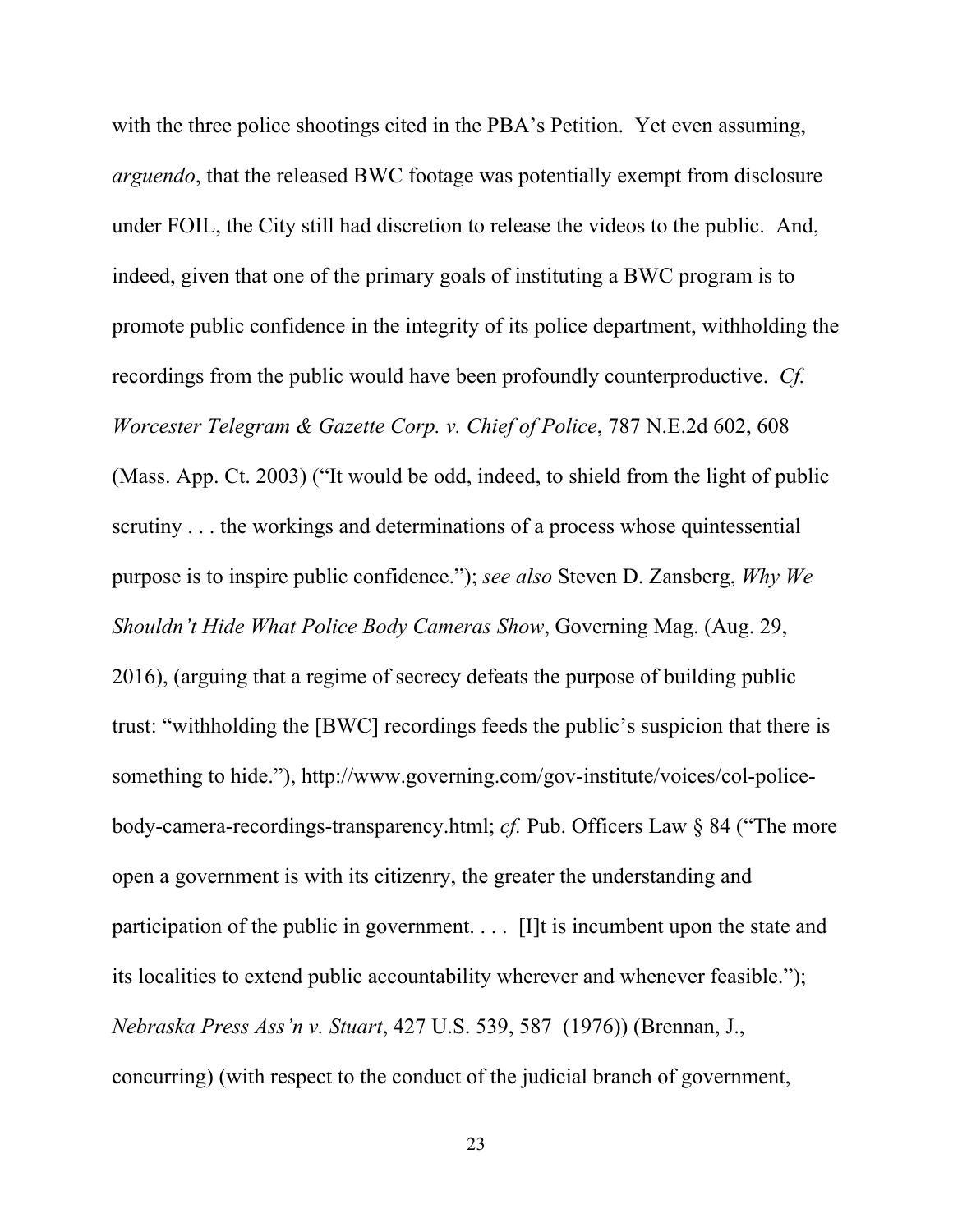noting that "[s]ecrecy . . . can only breed . . . distrust of courts and suspicion concerning the competence and impartiality of judges"); *United States v. Cianfrani*, 573 F.2d 835, 851 (3d Cir. 1978) ("Public confidence cannot long be maintained where important . . . decisions are made behind closed doors and then announced in conclusive terms to the public, *with the record supporting the [government's] decision sealed from view*." (emphasis added)).

In keeping with this State's public policy favoring disclosure, "while an agency is permitted to restrict access to those records falling within [FOIL's] statutory exemptions, the language of the exemption provision contains permissive rather than mandatory language, and it is within the agency's discretion to disclose such records, with or without identifying details, if it so chooses." *Burns*, 67 N.Y.2d at 567; *accord Hanig v. State of N.Y. Dep't of Motor Vehicles*, 79 N.Y.2d 106, 109 (1992) ("Even where records fall within an exemption, an agency in its discretion may disclose them in whole or in part."); *see* Pub. Off. Law § 87(2) (when an exemption applies, an "agency *may* deny access to records or portions thereof" (emphasis added)); *see also* N.Y.S. Comm. on Open Gov't, Opinion No. FOIL-AO-15701 (Dec. 20, 2005), https://docs.dos.ny.gov/coog/ftext/f15701.htm ("Even when agencies may have the ability to deny access to records, they are not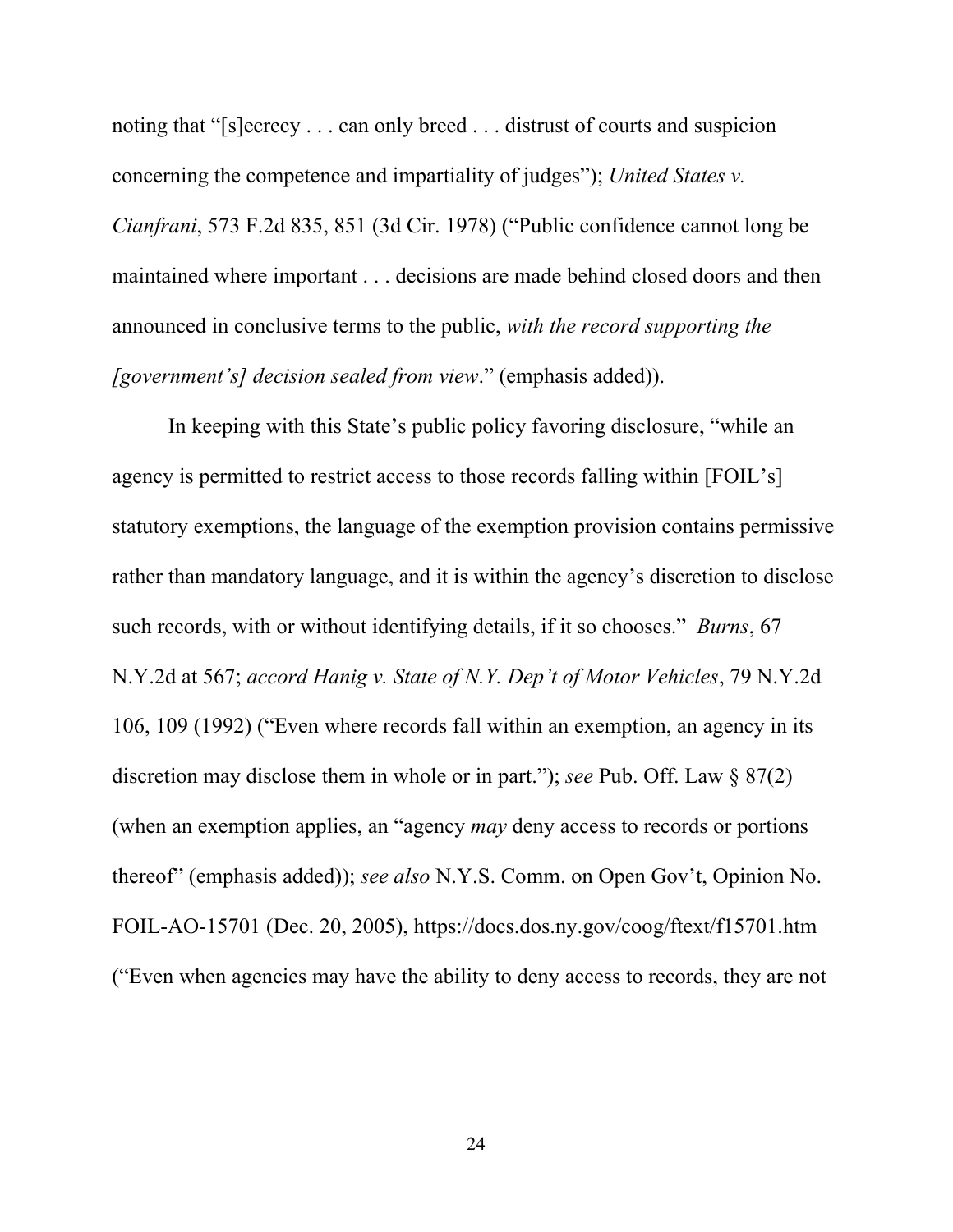required to do so and may assert their discretionary authority to disclose.").<sup>4</sup> Like the federal Freedom of Information Act ("FOIA"), upon which FOIL is based, the exemptions to disclosure under the statute "demarcate[] the agency's obligation to disclose; [they do] not foreclose disclosure."5 *Chrysler Corp. v. Brown,* 441 U.S. 281, 291-92 (1979).

## **B. The City May Choose to Release Information Potentially Exempt from Disclosure under Section 50-a**

Like any other exception to FOIL's mandate of disclosure, a government agency may choose not to invoke Section 50-a. Indeed, this Court reaffirmed this just last year. *See Luongo v. Records Access Officer*, 150 A.D.3d 13, 24 (1st Dep't 2017), *leave to appeal denied*, 30 N.Y.3d 908 (2017). In an earlier case, *Reale v. Kiepper*, 204 A.D.2d 72 (1st Dep't 1994), this Court reversed a trial court order enjoining posting of disciplinary dispositions of transit authority police officers in a departmental bulletin. The panel found that the proposed postings would not violate Section 50-a because, among other reasons, "respondents, themselves, have chosen voluntarily to make such disclosure." *Id.* at 73-74; *see Poughkeepsie Police Benevolent Ass'n v. City of Poughkeepsie*, 184 A.D.2d 501, 501 (2d Dep't 1992) ("the use of such information by a governmental entity, in furtherance of its

 $\overline{a}$ 

<sup>&</sup>lt;sup>4</sup> "[C]ourts should defer" to opinions of the Committee in interpreting FOIL. *See Kwasnik v*. *City of N.Y.*, 262 A.D.2d 171, 172 (1st Dep't 1999).

<sup>5</sup> New York courts may look to the federal FOIA for guidance in interpreting FOIL. See *Fink*, 47 N.Y.2d at 572 n\* (because FOIL was patterned after FOIA, federal case law and legislative history on FOIA is relevant to interpretation of FOIL).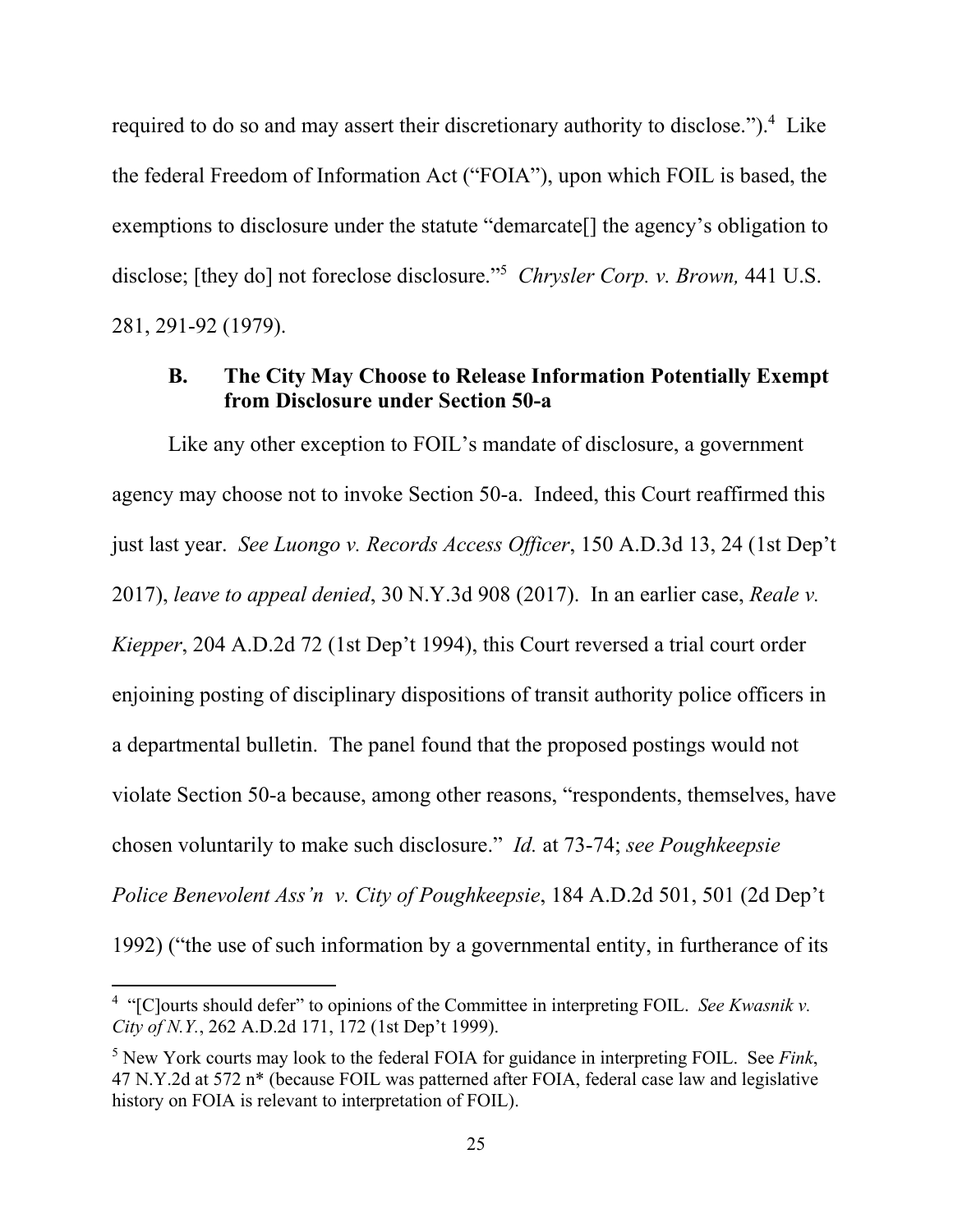official functions, is unrelated to the purpose of Civil Rights Law § 50-a"); *see also Smith v. Town of Stony Point*, No. 13 CV 5000 (VB), 2014 WL 2217900, at \*3 (S.D.N.Y. May 22, 2014) ("New York courts have repeatedly upheld disclosures of the contents of police personnel files outside of the context of litigation, and in furtherance of the police departments' official functions.").

Courts in this State have repeatedly rejected attempts by officers and their representatives to force police departments to assert Section 50-a, or to impose liability for a department's decision to release documents that *could have been withheld* under that provision. Indeed, it was on this ground that the IAS court dismissed the Petition below. *See Balduzzi v. City of Syracuse*, No. 96-CV-824, 1997 WL 52434, at \*16 (N.D.N.Y. Feb. 4, 1997) ("New York courts that have addressed similar arguments have unanimously concluded that there is no private right of action on the part of police officers for violations of § 50-a."). For example, *Simpson v. N.Y.C Transit Auth.*, 112 A.D.2d 89 (1st Dep't 1985) involved the NYCTA's voluntary release, over a former transit officer's objection and without the issuance of a court order, of a former transit officer's personnel records to a plaintiff who brought suit after the officer shot him. *Id.* at 89-90. The officer attempted to bring claims against the NYCTA, alleging a violation of Section 50-a. *Id.* This Court found that summary judgment should have been awarded to the NYCTA, as the officer had no private right of action under the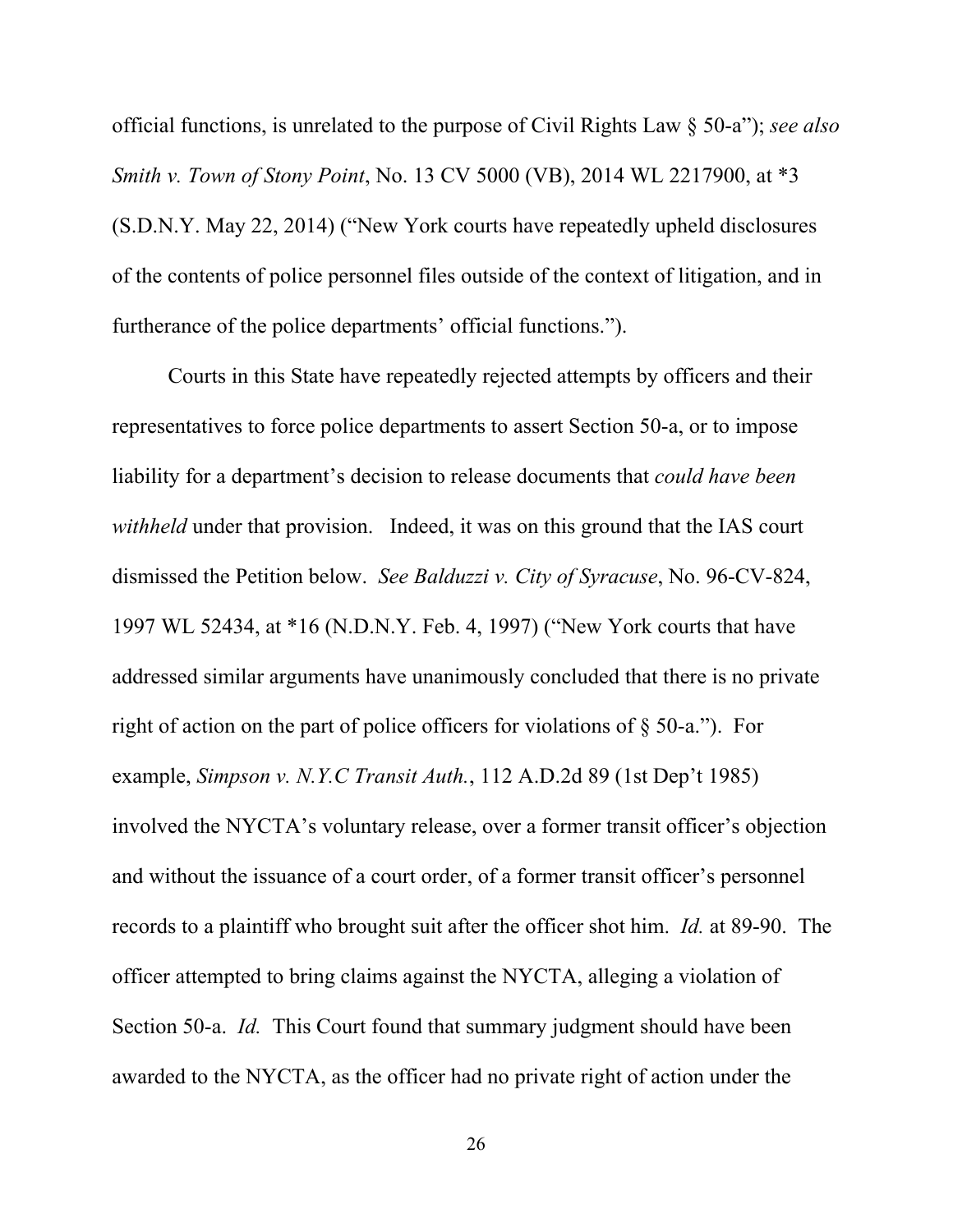statute. *Id.* at 90-91; *see 35 N.Y.C. Police Officers v. City of N.Y.*, 34 A.D.3d 392, 394 (1st Dep't 2006) ("the statute does not create a private right of action for police officers for a claimed violation of Civil Rights Law § 50–a"); *accord Doe v. City of Schenectady*, 84 A.D.3d 1455, 1457 (3d Dep't 2011); *Poughkeepsie Police Benevolent Ass'n*, 184 A.D.2d at 501; *Carpenter v. City of Plattsburgh*, 105 A.D.2d 295, 298-99 (3d Dep't 1985), *aff'd*, 66 N.Y.2d 791 (1985); *Maggi v. Mahoney*, No. 2000-28343, 2001 WL 36384915 (Sup. Ct. Suffolk Cty. May 3, 2001); *Horne v. Buffalo Police Benevolent Ass'n*, No. 07-CV-781C, 2008 WL 11363387, at \*2 (W.D.N.Y. Dec. 10, 2008).

The two cases cited by the PBA on this point, *Molloy v. N.Y.C. Police Dep't*, 50 A.D.3d 98 (1st Dep't 2008) and *Gallogly v. City of N.Y.*, 51 Misc. 3d 296 (Sup. Ct. N.Y. Cty. 2016), are not to the contrary. In *Molloy*, the NYPD expressly asserted that Section 50-a did apply to the records sought, but failed to respond to the requester's administrative appeal within the required period. This Court rejected the petitioner's argument that, because of the police department's legal error, it should be required to produce the requested materials. 50 A.D.3d at 99- 101. The Court concluded only that Section 50-a protection "should not be deemed automatically waived by the inaction of the Department." *Id.* at 100; *see also id.* (stating that Section 50-a makes records "immune from *indiscriminate disclosure*" (citation omitted)). It said nothing about an intentional decision to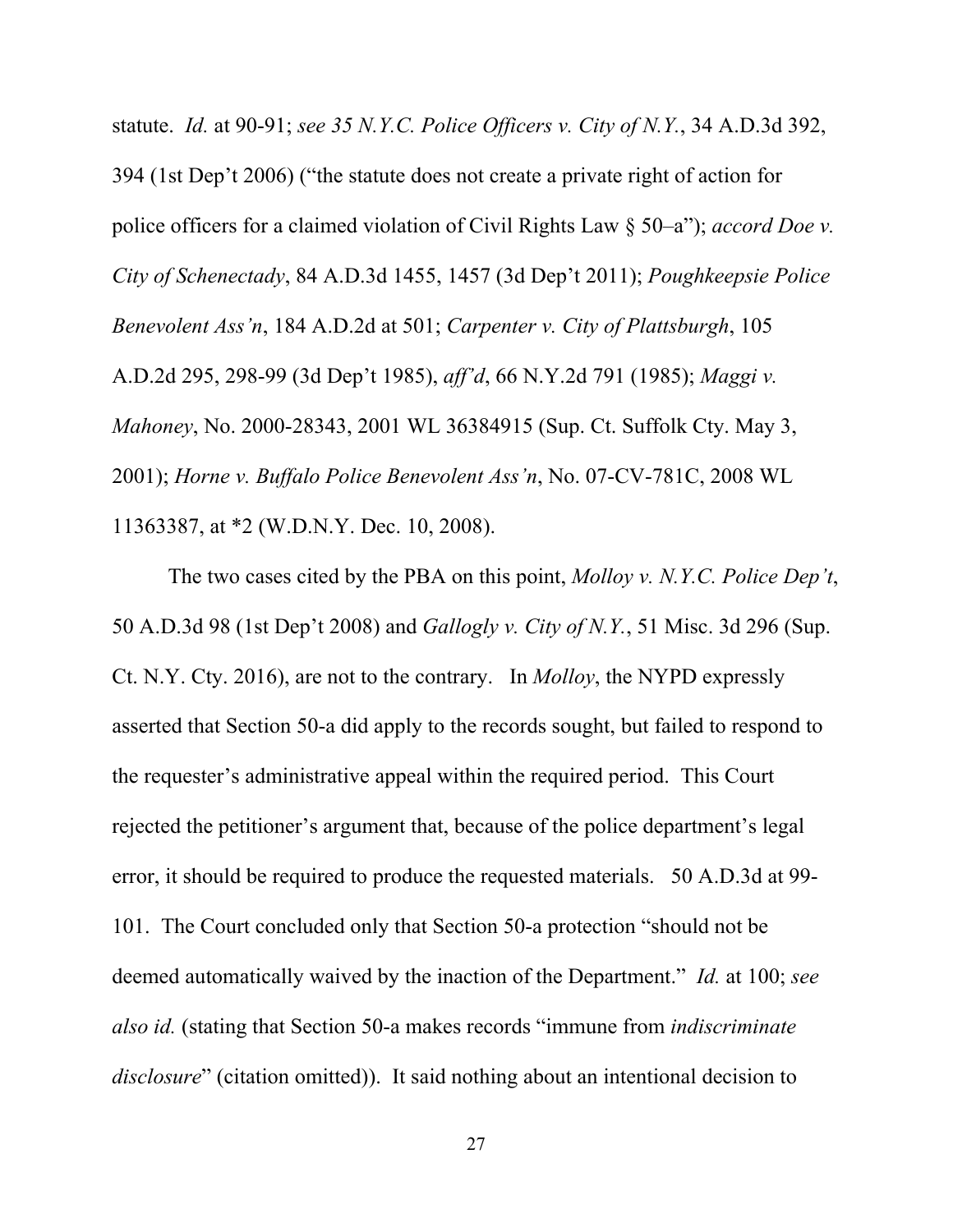release requested materials. *Gallogly* similarly involved an argument that the NYPD waived the application of Section 50-a by failing to raise it before the institution of an Article 78 proceeding, not an intentional decision by the department to release records. *See* 51 Misc. 3d at 300-01.

 In short, even if Section 50-a could apply to BWC footage—which it does not—Respondents would still have the discretionary authority not to assert Section 50-a and to release such footage to the public. For that reason too, the decision below should be affirmed.

#### **CONCLUSION**

For all the foregoing reasons, *amici* urge this Court to affirm the decision below.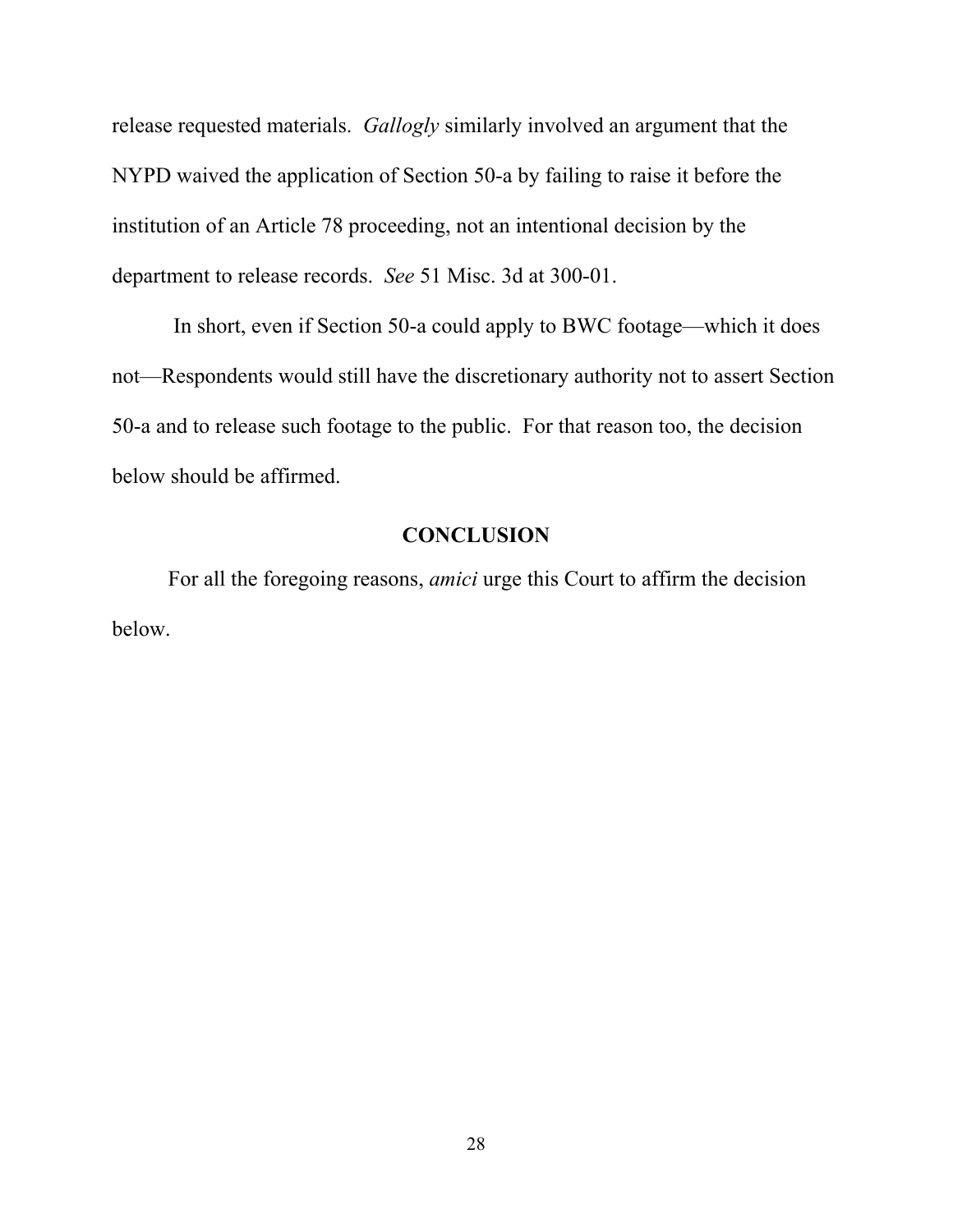Dated:

Of Counsel:

New York, NY October 5, 2018

Respectfully submitted,

By: Thomas B. Sullivan

Steven D. Zansberg, Esq. BALLARD SPAHR, LLP 1225 17<sup>th</sup> Street, Suite 2300 Denver, CO 80202

Adam A. Marshall, Esq. **REPORTERS COMMITTEE FOR FREEDOM OF THE PRESS** 1156 15th Street NW, Suite 1250 Washington, DC 20005

Thomas B. Sullivan, Esq. **BALLARD SPAHR, LLP** 1675 Broadway, 19th Floor New York, NY 10019-5820 Tel. 212.223.0200

Katie Townsend, Esq. **REPORTERS COMMITTEE FOR FREEDOM OF THE PRESS** 1156 15th Street NW, Suite 1250 Washington, DC 20005 Tel. 202.795.9300